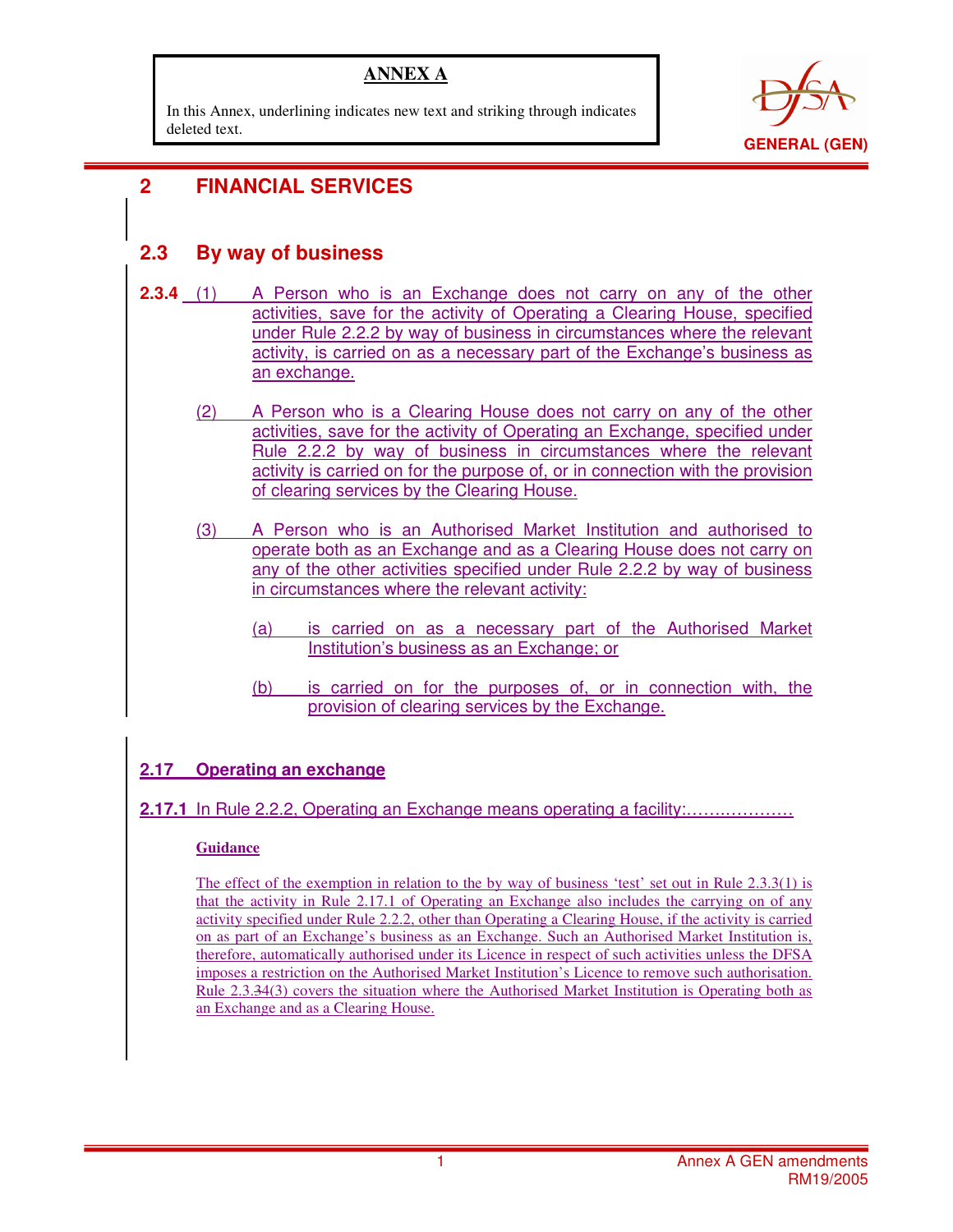

# **2.18 Operating a clearing house**

#### **2.18.1** (1) In Rule 2.2.2 Operating a Clearing House means operating a facility:………………..

#### **Guidance**

i

The effect of the exemption in relation to the by way of business 'test' set out in Rule 2.3.3(2) in that the activity in Rule 2.18.1 of Operating a Clearing House also includes the carrying on of any activity specified under Rule 2.2.2, other than Operating an Exchange, if the activity is carried on for the purpose of, or in connection with, the provision of clearing services by a Clearing House. Such an Authorised Market Institution is, therefore, automatically authorised under its Licence in respect of such activities unless the DFSA imposes a restriction on the Authorised Market Institution's Licence to remove such authorisation. Rule 2.3.34(3) covers the situation where the Authorised Market Institution is Operating both as an Exchange and as a Clearing House.

## **5 MANAGEMENT, SYSTEMS AND CONTROLS**

### **5.1 Application**

- **5.1.1** (1) This chapter applies to every Authorised FirmAuthorised Person with respect to the Financial Services carried on in or from the DIFC.
	- (2) It also applies in a Prudential Context to a Domestic Firm with respect to all its activities wherever they are carried on.
	- (3) Section 5.3 also applies to an Authorised Firm in a Prudential Context with respect to its entire DIFC branch's activities wherever they are carried on.
	- (4) This chapter also applies to an Authorised Market Institution, if it has an endorsed Licence authorising it to maintain an Official List of Securities, with respect to such maintenance.

#### **Guidance**

- 1. The purpose of this chapter is:
	- a. to set out the requirements for senior management within an Authorised FirmAuthorised Person to take direct responsibility for their Authorised FirmAuthorised Person's arrangements on matters likely to be of interest to the DFSA wherever they may give rise to risks to the DFSA's objectives or they affect the DFSA's functions under the legislation applicable in the DIFC; and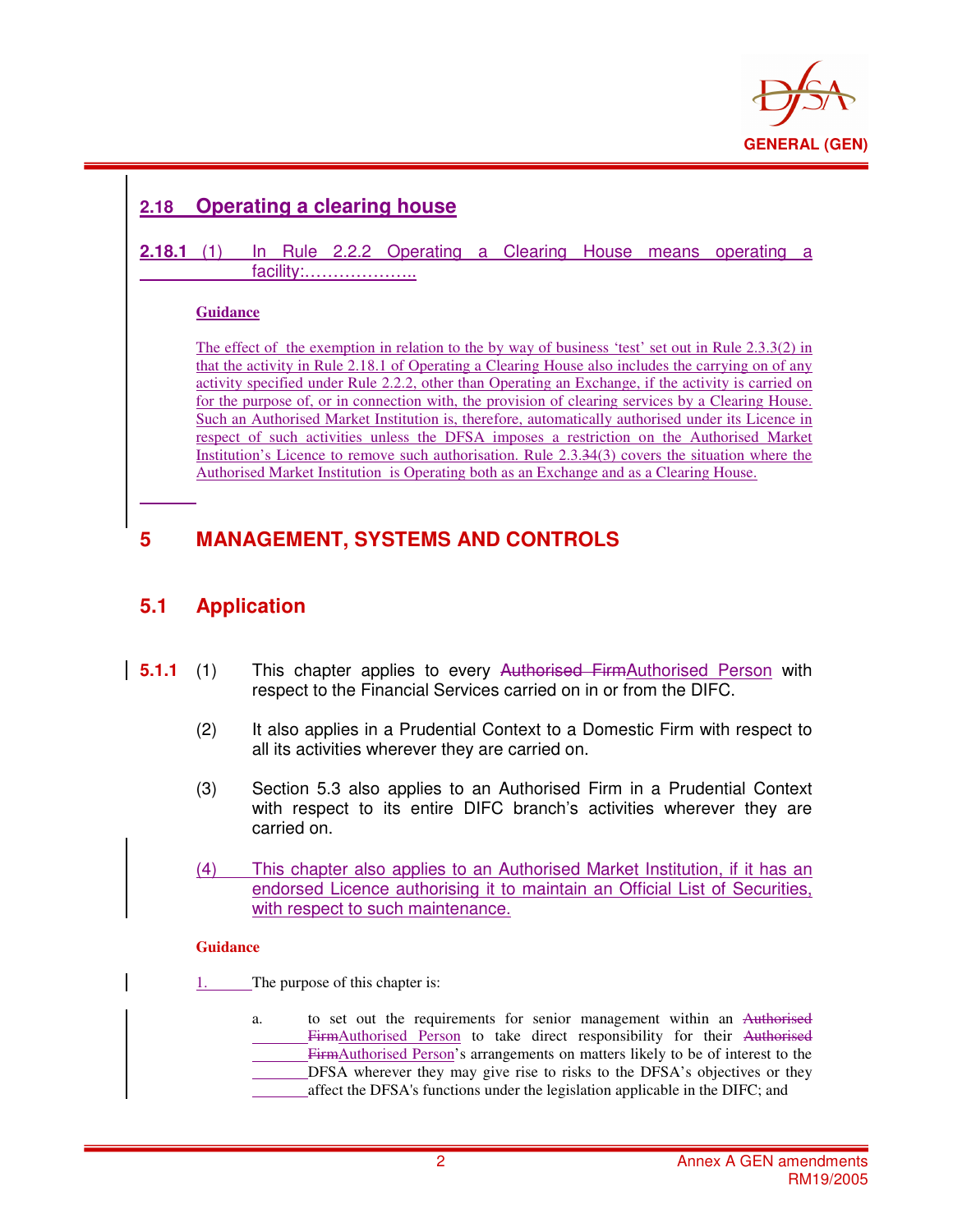

| to require an Authorised Firm to vest responsibility in senior management for<br>effective and responsible organisation and to have effective systems and<br>controls. |
|------------------------------------------------------------------------------------------------------------------------------------------------------------------------|
| In relation to an Authorised Market Institution, this chapter should be read in conjunction<br>with the AMI module.                                                    |

# **5.2 Senior management arrangements**

### **Apportionment of significant responsibilities**

- **5.2.1** An Authorised FirmAuthorised Person must apportion significant responsibilities among its senior management and maintain such apportionment in such a way that:
	- (a) it is appropriate with regard to:
		- (i) the business and affairs of the Authorised FirmAuthorised Person; and
		- (ii) the ability and qualifications of the responsible individuals;
	- (b) it is clear who is responsible for which matters; and
	- (c) the business and affairs of the Authorised FirmAuthorised Person can be adequately monitored and controlled by the Authorised FirmAuthorised Person's Governing Body and senior management.
- **5.2.2** An Authorised FirmAuthorised Person must allocate to the Senior Executive Officer or to the individual holding equivalent responsibility for the conduct for the Authorised FirmAuthorised Person's business or the Governing Body, the functions of:
	- (a) dealing with the apportionment of responsibilities; and
	- (b) overseeing the establishment and maintenance of systems and controls.

## **Recording of apportionment**

**5.2.3** (1) An Authorised FirmAuthorised Person must establish and maintain an upto-date record of the arrangements it has made to comply with Rules 5.2.1 and 5.2.2.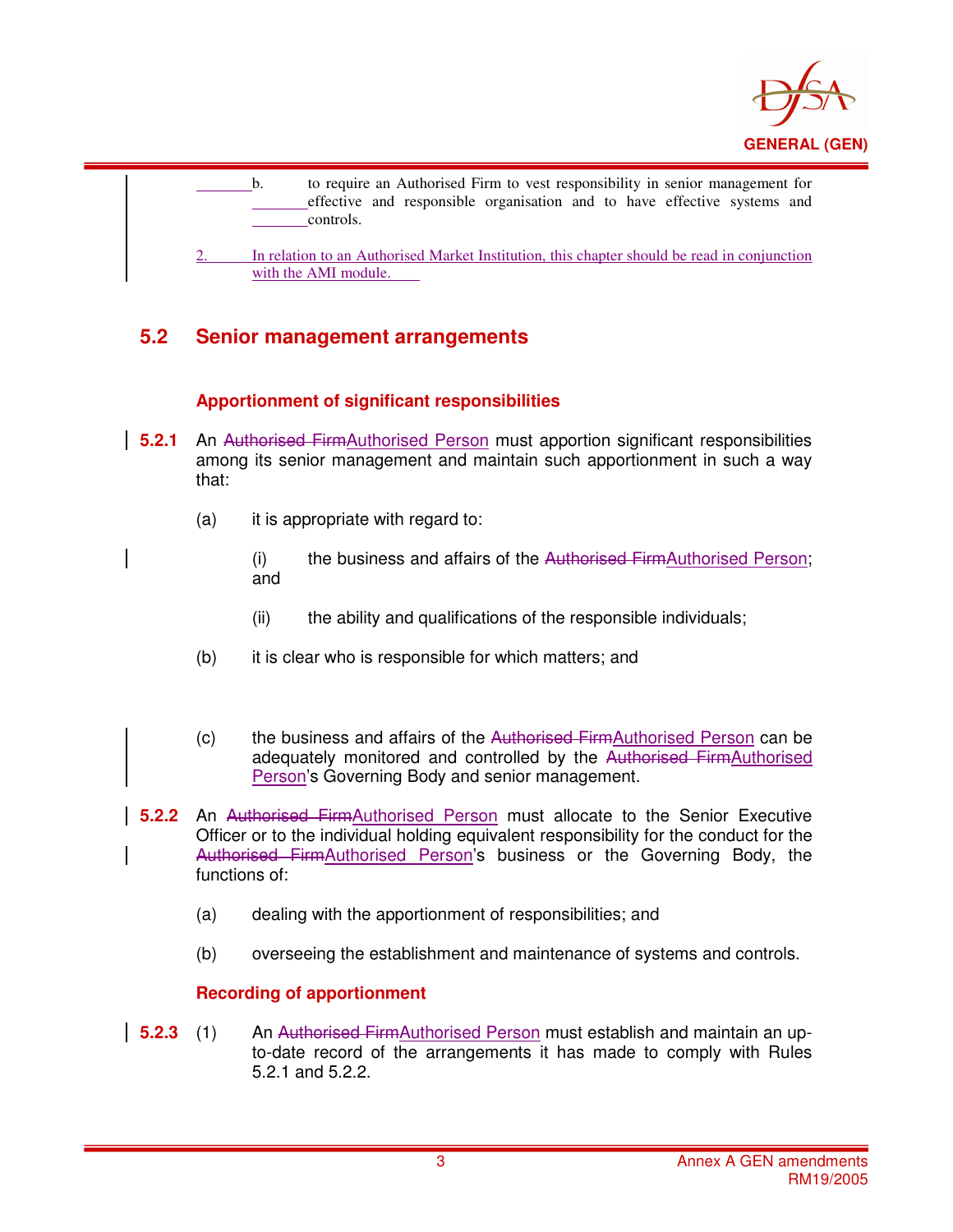

- (2) The record must show that the relevant senior management are aware of and have accepted the responsibilities apportioned in accordance with Rule 5.2.1.
- (3) Where a responsibility has been allocated to more than one individual, the record must show clearly how that responsibility is allocated between the individuals.
- (4) The record must be retained for six years from the date on which it was established or superseded by a more up-to-date record.

### **5.3 Systems and controls**

i

#### **General requirement**

- **5.3.1** (1) An Authorised FirmAuthorised Person must establish and maintain systems and controls that ensure that its affairs are managed effectively and responsibly by its senior management.
	- (2) An Authorised FirmAuthorised Person must undertake regular reviews of its systems and controls.

#### **Guidance**

The nature and extent of the systems and controls of an Authorised FirmAuthorised Person will depend upon a variety of factors including the nature, size and complexity of its business. While all Authorised FirmAuthorised Persons, irrespective of size, legal structure or organisation need to comply with this chapter, the DFSA will take into account these factors and the differences that exist between Authorised FirmAuthorised Persons when assessing the adequacy of an Authorised FirmAuthorised Person's systems and controls. Nevertheless, neither these factors nor the differences relieve an Authorised FirmAuthorised Person from compliance with its regulatory obligations.

#### **Organisation**

- **5.3.2** An Authorised FirmAuthorised Person must implement clear reporting lines that take into account the nature, scale and complexity of its business. These reporting lines, together with clear management responsibilities, must be communicated to all Employees and documented within the Authorised FirmAuthorised Person.
- **5.3.3** An Authorised FirmAuthorised Person must ensure that key duties and functions are segregated so as to avoid the situation where the allocation of duties and functions to be performed by the same individual could result in undetected errors or be vulnerable to abuse and thus expose the Authorised FirmAuthorised Person or its customers or users to inappropriate risks.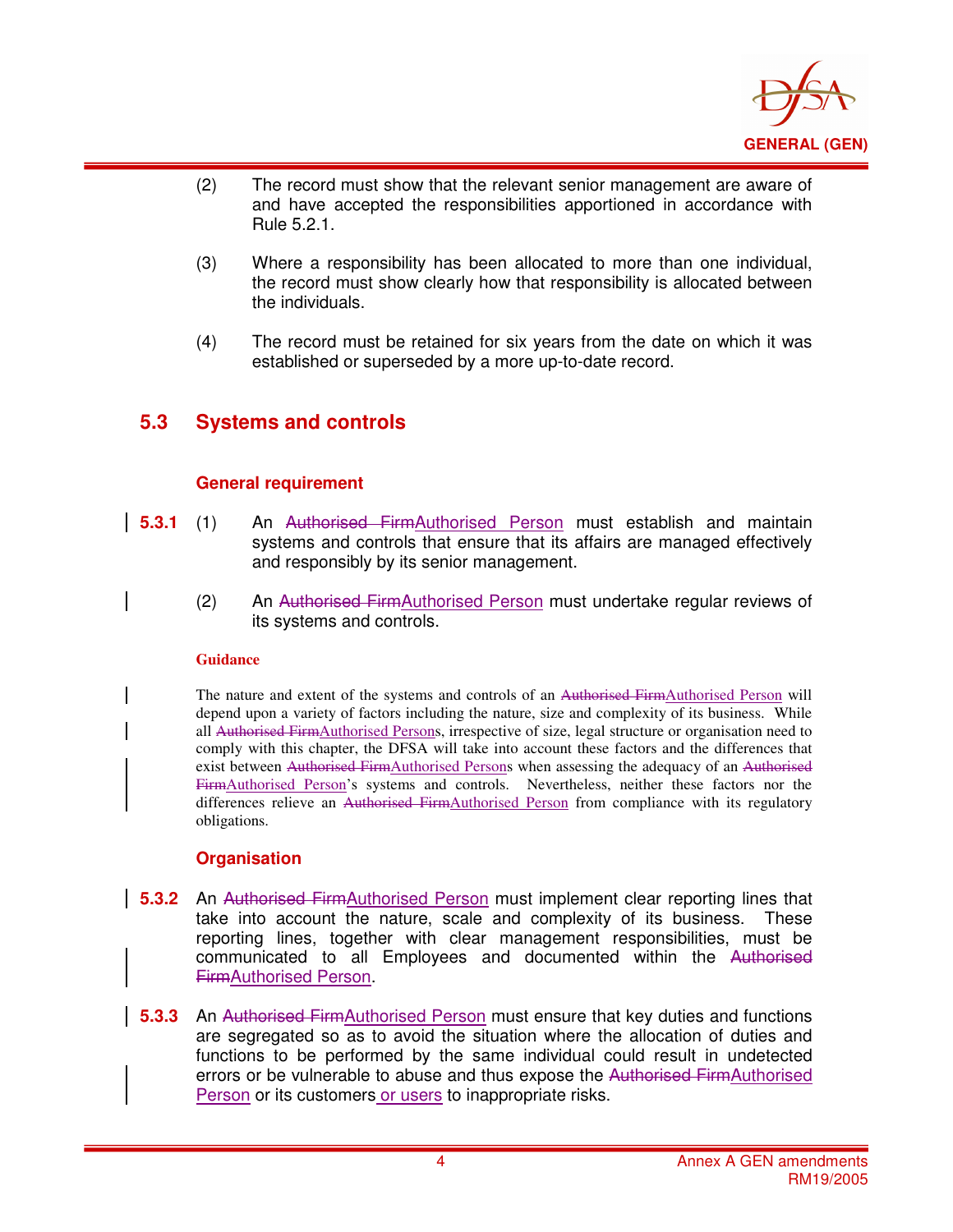

#### **Risk management**

i

- **5.3.4** An Authorised FirmAuthorised Person must establish and maintain risk management systems and controls to enable it to identify, assess, mitigate, control and monitor its risks.
- **5.3.5** An Authorised FirmAuthorised Person must develop, implement and maintain policies and procedures to manage the risks to which the Authorised FirmAuthorised Person and where applicable, its customers or users, are exposed.
- **5.3.6** (1) An Authorised FirmAuthorised Person must appoint an individual to advise its Governing Body and senior management of such risks.
	- (2) An Authorised FirmAuthorised Person which is part of a Group should be aware of the implications of any Group wide risk policy and systems and controls regime.

#### **Compliance**

- **5.3.7** An Authorised Firm must establish and maintain compliance arrangements, including processes and procedures that ensure and evidence, as far as reasonably practicable, that the Authorised Firm complies with all legislation applicable in the DIFC.
- **5.3.8** An Authorised Firm must document the organisation, responsibilities and procedures of the compliance function.
- **5.3.9** An Authorised Firm must ensure that the Compliance Officer has access to sufficient resources, including an adequate number of competent staff, to perform his duties objectively and independently of operational and business functions.
- **5.3.10** An Authorised Firm must ensure that the Compliance Officer has unrestricted access to relevant records and to the Authorised Firm's Governing Body and senior management.
- **5.3.11** An Authorised Firm must establish and maintain monitoring and reporting processes and procedures to ensure that any compliance breaches are readily identified, reported and promptly acted upon.
- **5.3.12** An Authorised Firm must document the monitoring and reporting processes and procedures as well as keep records of breaches of any of legislation applicable in the DIFC.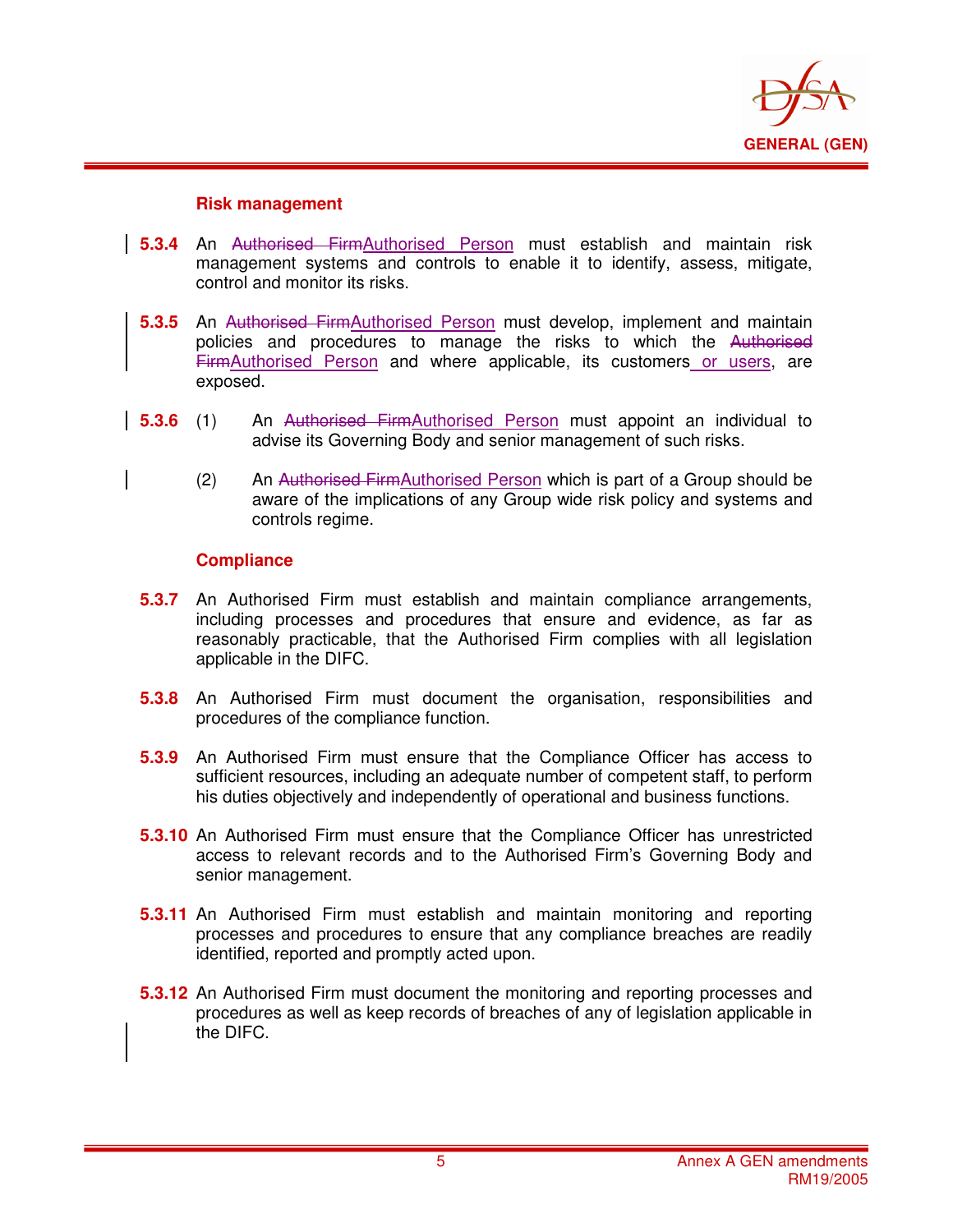

#### **Guidance**

i

Similar requirements to those in Rules 5.3.7 to 5.3.12 are set out in the AMI module in relation to Authorised Market Institutions.

#### **Internal audit**

- **5.3.13** (1) An Authorised FirmAuthorised Person must establish and maintain an internal audit function with responsibility for monitoring the appropriateness and effectiveness of its systems and controls.
	- (2) The internal audit function must be independent from operational and business functions.
- **5.3.14** An Authorised FirmAuthorised Person must ensure that its internal audit function has unrestricted access to all relevant records and recourse when needed to the Authorised FirmAuthorised Person's Governing Body or the relevant committee, established by its Governing Body for this purpose.
- **5.3.15** An Authorised FirmAuthorised Person must document the organisation, responsibilities and procedures of the internal audit function.

#### **Business plan and strategy**

- **5.3.16** (1) An Authorised FirmAuthorised Person must produce a business plan which enables it, amongst other things, to manage the risks to which it and its customers are exposed.
	- (2) The business plan must take into account the Authorised FirmAuthorised Person's current business activities and the business activities forecast for the next twelve months.
	- (3) The business plan must be documented and updated as appropriate to take account of changes in the business environment and to reflect changes in the business of the Authorised FirmAuthorised Person.

#### **Management information**

**5.3.17** An Authorised FirmAuthorised Person must establish and maintain arrangements to provide its Governing Body and senior management with the information necessary to organise and control its activities, to comply with legislation applicable in the DIFC and to manage risks. The information must be relevant, accurate, comprehensive, timely and reliable.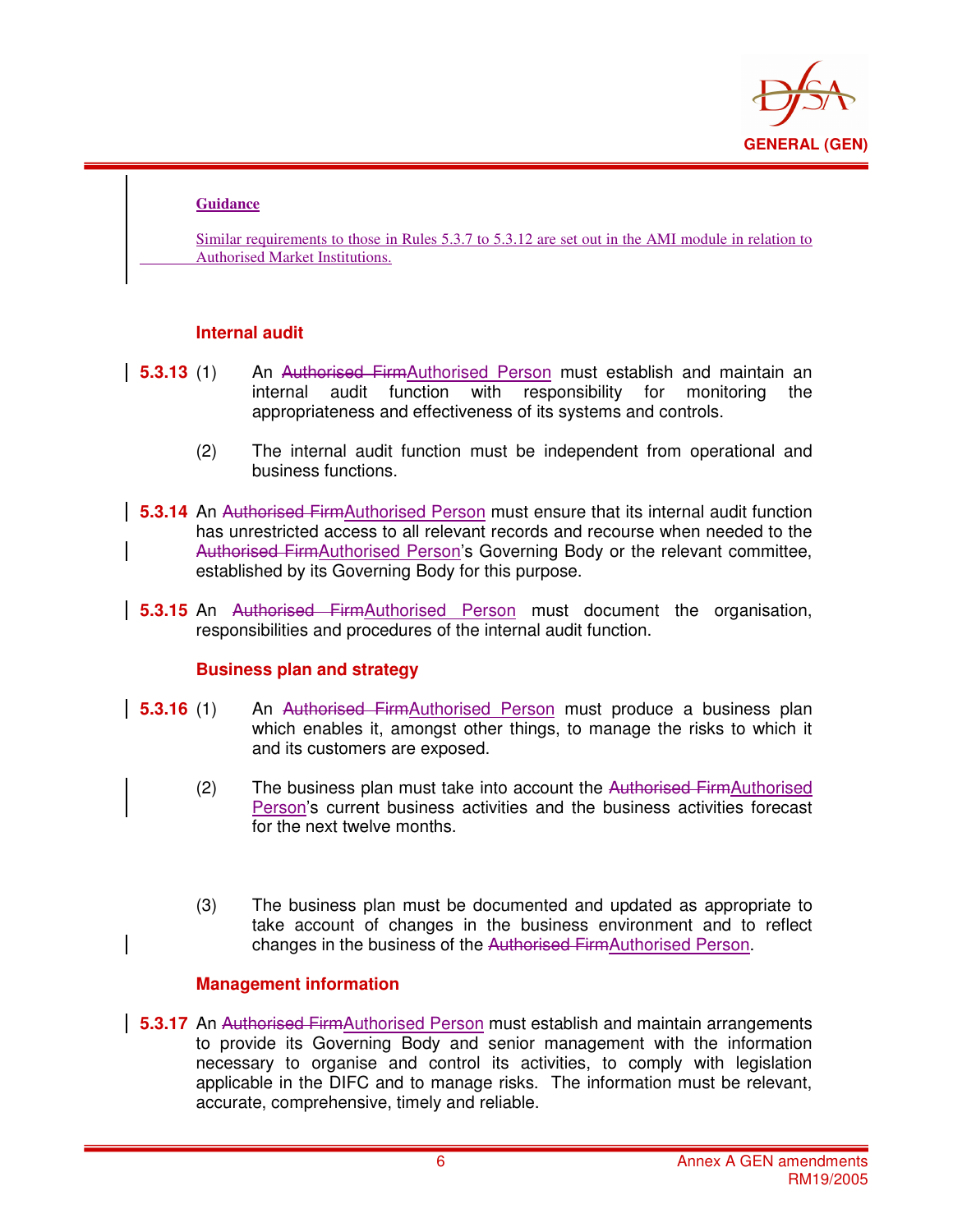

#### **Staff and agents**

i

- **5.3.18** An Authorised FirmAuthorised Person must establish and maintain systems and controls that enable it to satisfy itself of the suitability of anyone who acts for it.
- **5.3.19** (1) An Authorised Firm must ensure, as far as reasonably practical, that its staff are:
	- (a) fit and proper;
	- (b) appropriately trained for the duties they perform; and
	- (c) trained in the requirements of the legislation applicable in the DIFC.
	- (2) An Authorised Firm must establish and maintain systems and controls to comply with (1).

#### **Guidance**

When assessing the fitness and propriety of individuals, the Authorised Firm should satisfy itself that the conditions set out in AUT section A1.3 continue to apply as appropriate and should monitor conflicts or potential conflicts of interest arising from all of the individual's links and activities.

#### **Conduct**

- **5.3.20** An Authorised FirmAuthorised Person must establish and maintain systems and controls that ensure, as far as reasonably practical, that the Authorised FirmAuthorised Person and its Employees do not engage in conduct, or facilitate others to engage in conduct, which may constitute:
	- (a) market misconduct;
	- (b) money laundering; or
	- (c) a financial crime under any applicable U.A.E. laws.

#### **Outsourcing**

**5.3.21** (1) An Authorised FirmAuthorised Person which outsources any of its functions or activities directly related to Financial Services to third party providers (including within its Group) is not relieved of its regulatory obligations and remains responsible for compliance with legislation applicable in the DIFC.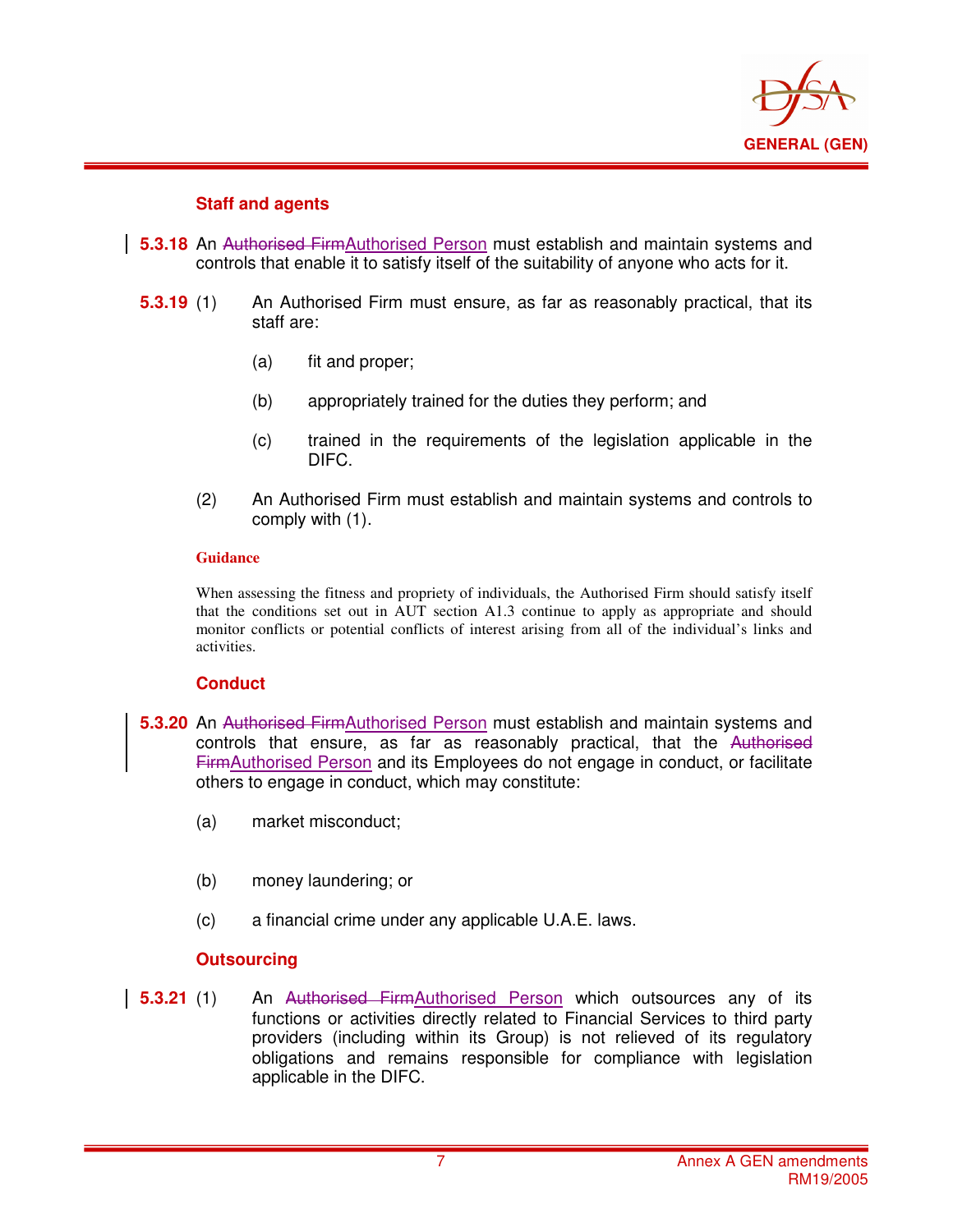

- (2) The outsourced function under this Rule shall be deemed as being carried out by the Authorised FirmAuthorised Person itself.
	- (3) An Authorised FirmAuthorised Person which uses such third party providers must ensure that it:
		- (a) has undertaken due diligence in choosing suitable third party providers;
		- (b) effectively supervises the outsourced functions or activities; and
		- (c) deals effectively with any act or failure to act by the third party provider that leads, or might lead, to a breach of any legislation applicable in the DIFC.

#### **Guidance**

i

- 1. An Authorised FirmAuthorised Person's outsourcing arrangements should include consideration of:
	- a. applicable guiding principles for outsourcing in financial services issued by the Joint Forum; or
	- b. any equivalent principles or regulations the Authorised FirmAuthorised Person is subject to in its home country jurisdiction.
- 2. As a minimum, the DFSA expects an Authorised FirmAuthorised Person which has material outsourcing arrangements to:
	- a. establish and maintain comprehensive outsourcing policies, contingency plans and outsourcing risk management programmes;
	- b. enter into an appropriate and written outsourcing contract; and
	- c. ensure that outsourcing arrangements neither reduce its ability to fulfil its obligations to customers and the DFSA, nor hinder the supervision by the DFSA.
- **5.3.22** An Authorised FirmAuthorised Person must inform the DFSA about any material outsourcing arrangements.

#### **Business continuity and disaster recovery**

**5.3.23** (1) An Authorised FirmAuthorised Person must have in place adequate arrangements to ensure that it can continue to function and meet its obligations under the legislation applicable in the DIFC in the event of an unforeseen interruption.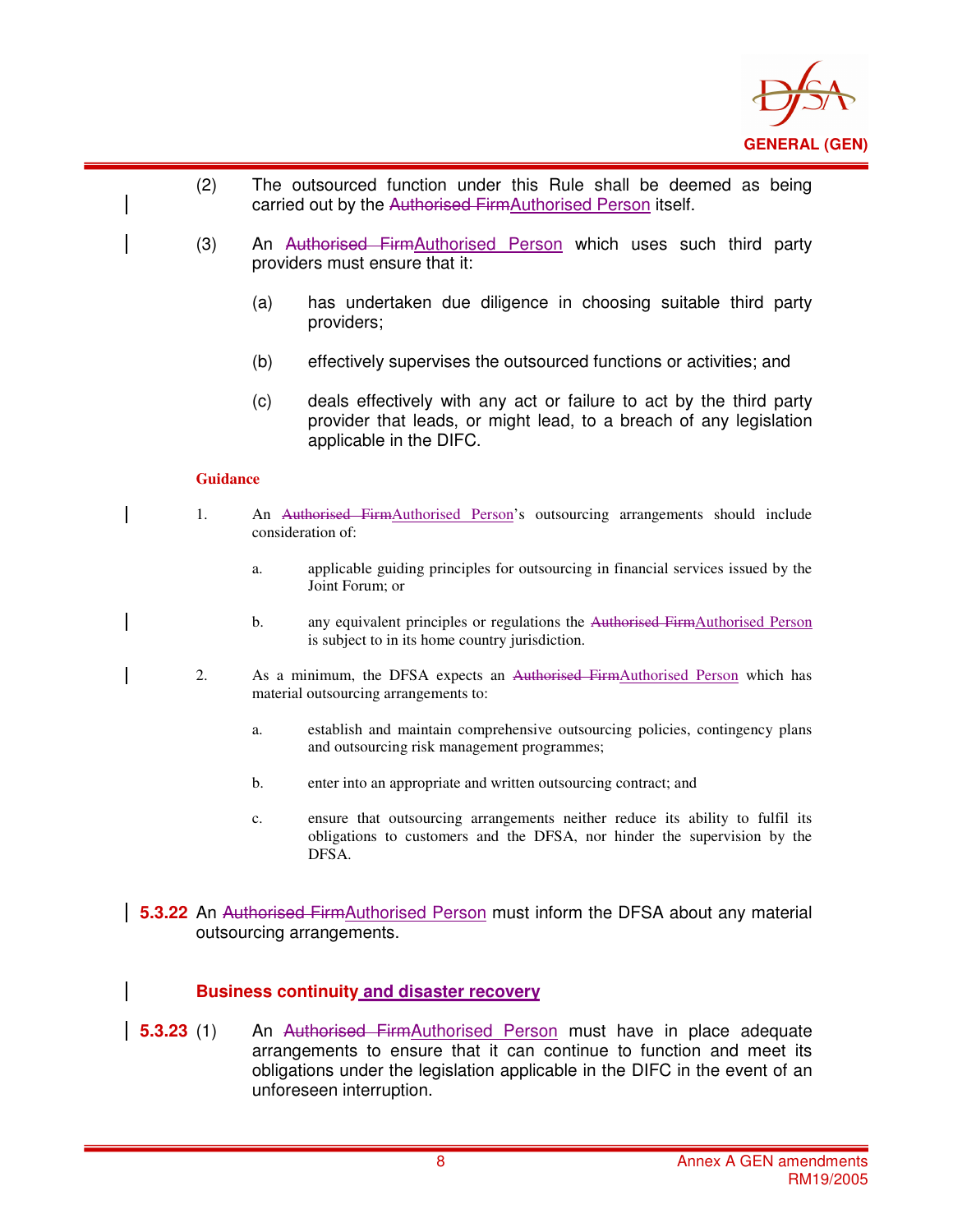

(2) These arrangements must be kept up to date and regularly tested to ensure their effectiveness.

#### **Guidance**

i

- 1. In considering the adequacy of an Authorised FirmAuthorised Person's business continuity arrangements, the DFSA will have regard to the Authorised FirmAuthorised Person's management of the specific risks arising from interruptions to its business including its crisis management and disaster recovery plans.
- 2. The DFSA expects an Authorised FirmAuthorised Person to have:
	- a. arrangements which establish and maintain the Authorised FirmAuthorised Person's physical security and protection for its information systems for business continuity purposes in the event of planned or unplanned information system interruption or other events that impact on its operations;
	- b. considered its primary data centres' and business operations' reliance on infrastructure components, for example transportation, telecommunications networks and utilities and made the necessary arrangements to minimise the risk of interruption to its operations by arranging backup of infrastructure components and service providers; and
	- c. considered, in its plans for dealing with a major interruption to its primary data centre or business operations, its alternative data centres' and business operations' reliance on infrastructure components and made the necessary arrangements such that these do not rely on the same infrastructure components and the same service provider as the primary data centres and operations.

#### **Complaints**

**5.3.24** An Authorised FirmAuthorised Person must establish and maintain a register of Customer Complaints and their resolutions. Records of the complaints must be maintained for a minimum of six years.

#### **Guidance**

Depending on the nature, size and complexity of its business, it may be appropriate for an Authorised FirmAuthorised Person to have a suitable complaint handling procedure in place in order to ensure that Customer Complaints are properly handled and that remedial action is taken promptly. Such complaint handling procedures would be expected to include provisions about the independence of staff investigating the complaint and bringing the matter to the attention of senior management.

#### **Records**

**5.3.25** (1) An Authorised FirmAuthorised Person must make and retain records of matters and dealings, including accounting records which are the subject of requirements and standards under the legislation applicable in the DIFC.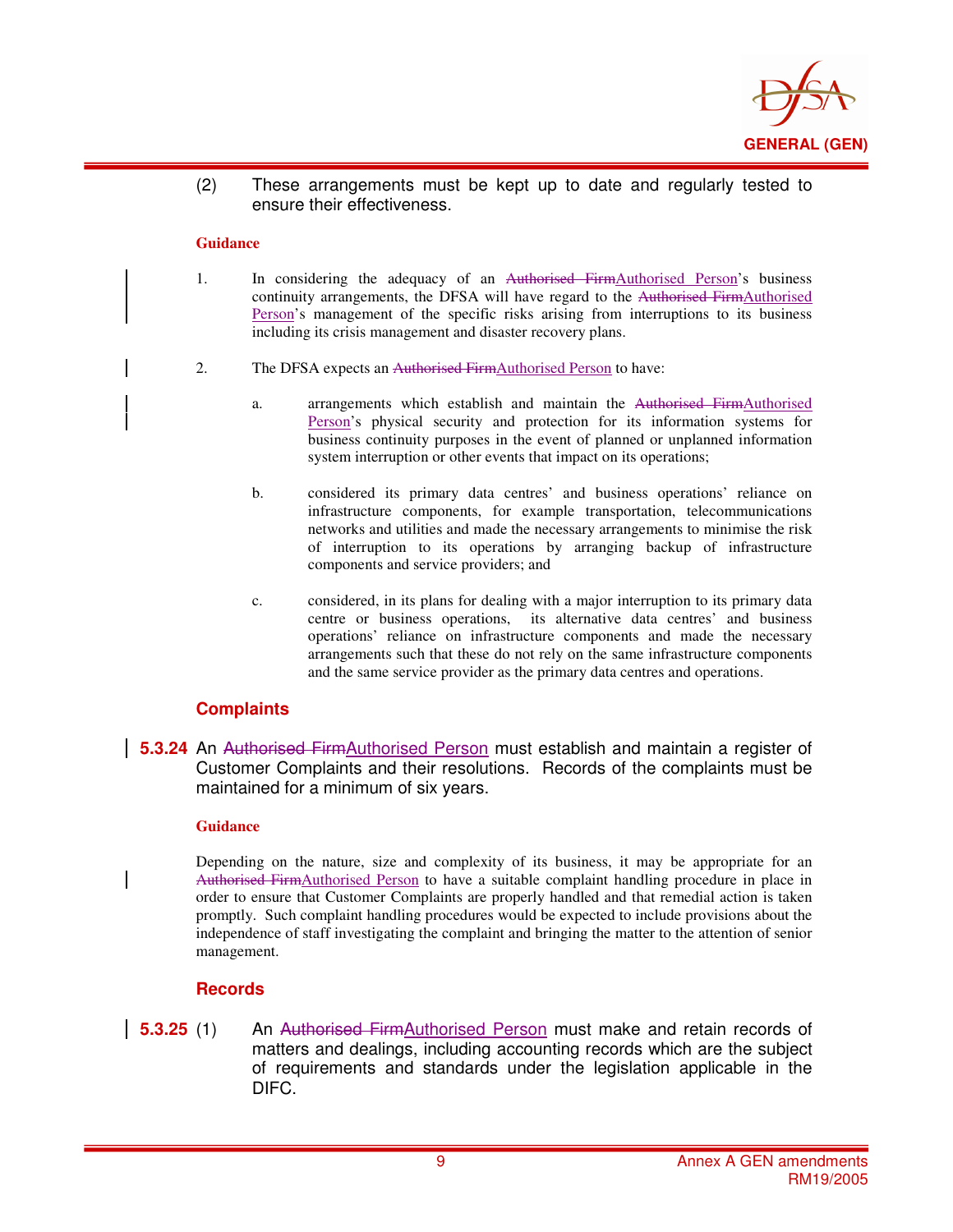

- (2) Such records, however stored, must be capable of reproduction on paper within a reasonable period not exceeding three days.
- **5.3.26** Subject to Rule 5.3.27, the records required by Rule 5.3.25 or by any other Rule in this Rulebook must be maintained by the Authorised FirmAuthorised Person in the English language.

- **5.3.27** If an Authorised FirmAuthorised Person's records relate to business carried on from an establishment in a territory outside the DIFC, an official language of that territory may be used instead of the English language as required by Rule 5.3.26.
	- **5.3.28** An Authorised FirmAuthorised Person must have systems and controls to fulfil the Authorised FirmAuthorised Person's legal and regulatory obligations with respect to adequacy, access, period of retention and security of records.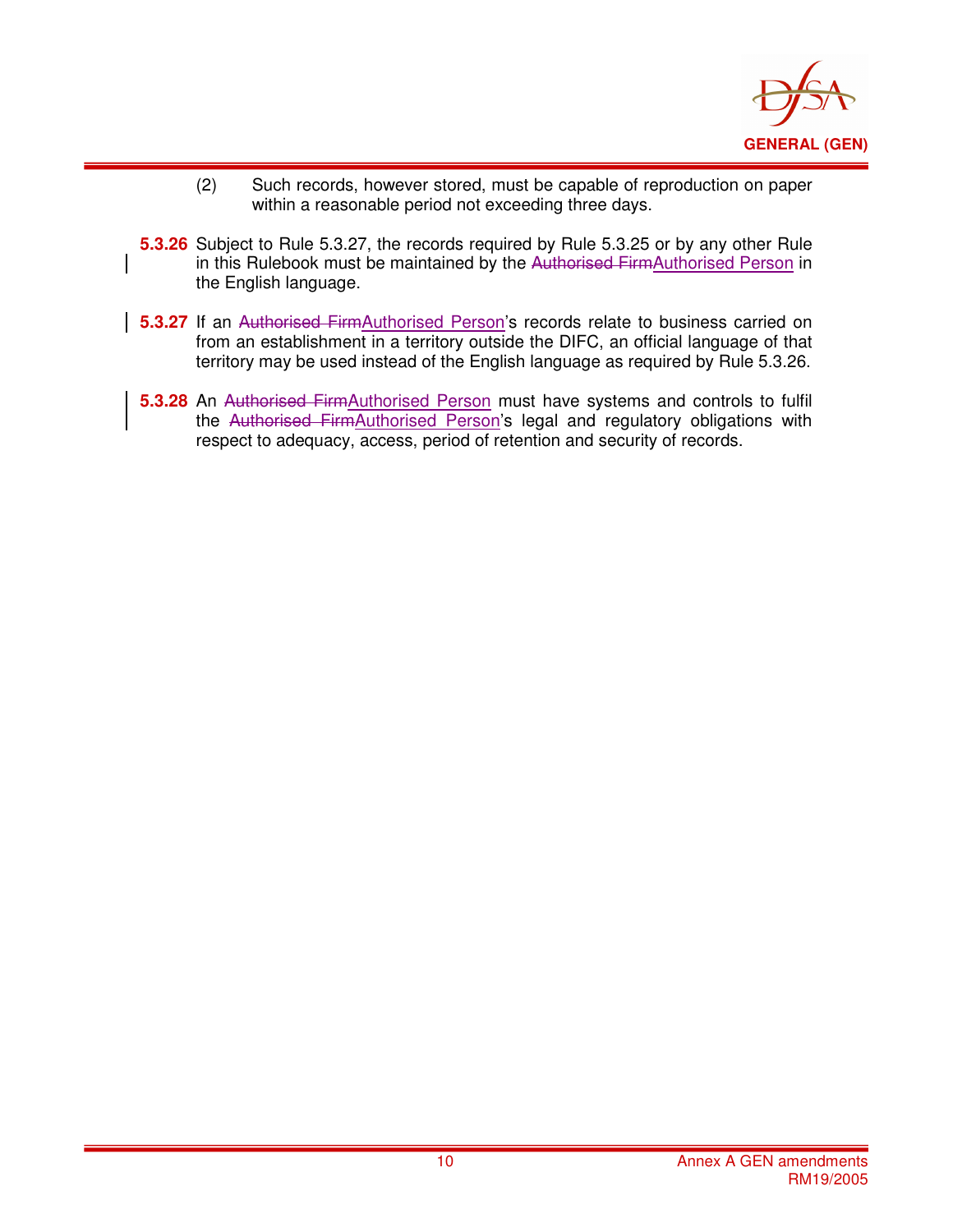

### **6 GENERAL PROVISIONS**

### **6.1 Application**

i

- **6.1.1** (1) Sections 6.1, 6.2, 6.3 and 6.26.9 apply to every Person to whom any provision in the Rulebook applies.
	- $(2)$  Sections 6.3 and 6.4 applyies to every Authorised Firm and Authorised Market InstitutionPerson.
	- (3) Sections 6.5 and 6.6 apply to every Authorised Firm, Authorised Market Institution and Person who has submitted an application for authorisation to carry on one or more Financial Services.
	- (4) Section 6.7 applies to any Person who has been affected by the activities of the DFSA.
	- (5) Section 6.8 applies to the DFSA.

### **6.2 Interpreting the rulebook**

#### **Guidance**

#### **Interpretation**

- 1. Every provision in the Rulebook must be interpreted in the light of its purpose. The purpose of any provision is to be gathered first and foremost from the text of the provision in question and its context among other relevant provisions.
- 2. When this section refers to a provision, this means every type of provision, including Rules and Guidance.
- 3. Where reference is made in the Rulebook to another provision of the Rulebook or other DIFC legislation, it is a reference to that provision as amended from time to time.
- 4. Unless the contrary intention appears:
	- a. words in the Rulebook importing the masculine gender include the feminine gender and words importing the feminine gender include the masculine; and
	- b. words in the Rulebook in the singular include the plural and words in the plural include the singular.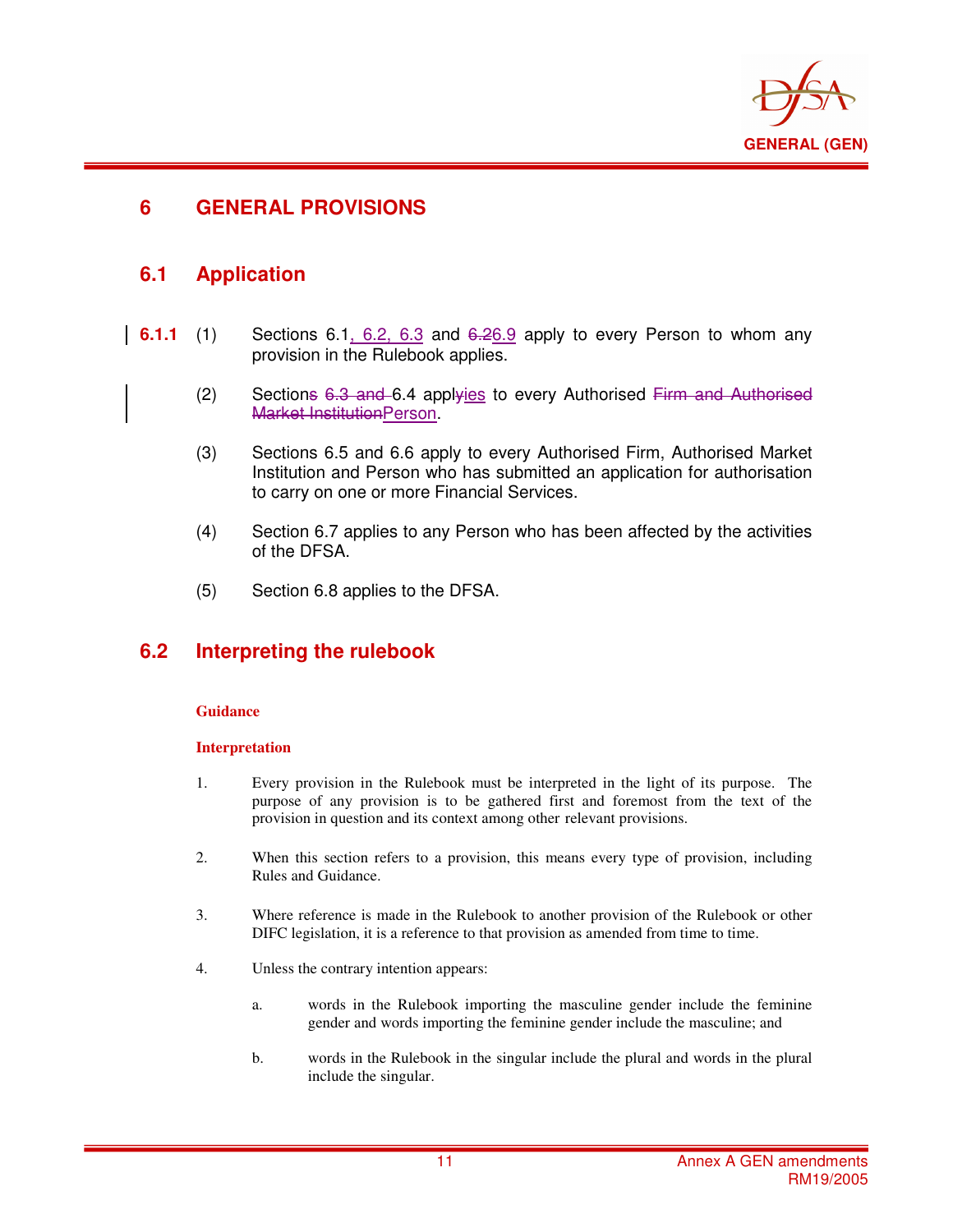

- 5. If a provision in the Rulebook refers to a communication, notice, agreement, or other document 'in writing' then, unless the contrary intention appears, it means in legible form and capable of being reproduced on paper, irrespective of the medium used. Expressions related to writing must be interpreted accordingly.
- 6. Any reference to 'dollars' or '\$' is a reference to United States Dollars unless the contrary intention appears.
- 7. References to Articles made throughout the Rulebook are references to Articles in the Regulatory Law 2004 unless otherwise stated.
- 8. Unless the contrary intention appears, a day or business day refers to:
	- a. in relation to anything done or to be done in (including to be submitted to a place in) the U.A.E. any day which is not a Friday or Saturday or an official U.A.E. bank holiday; and
	- b. in relation to anything done or to be done by reference to a market outside the U.A.E. any day on which that market is normally open for business.

#### **Defined Terms**

i

9. Defined terms are identified throughout the Rulebook by the capitalisation of the initial letter of a word or of each word in a phrase and are defined in the Glossary (GLO). Unless the context otherwise requires, where capitalisation of the initial letter is not used, an expression has its natural meaning.

### **6.3 Emergency**

- **6.3.1** (1) If an Authorised Firm or Authorised Market InstitutionPerson is unable to comply with a particular Rule due to an emergency which is outside its or its Employees' control and could not have been avoided by taking all reasonable steps, the Authorised Firm or Authorised Market InstitutionPerson will not be in contravention of that Rule to the extent that, in consequence of the emergency, compliance with that Rule is impractical.
	- (2) This Rule applies only for so long as the consequences of the emergency continue and the Authorised Firm or Authorised Market InstitutionPerson is able demonstrate that it is taking all practical steps to deal with those consequences, to comply with the Rule, and to mitigate losses and potential losses to its customers or users.
	- (3) An Authorised Firm or Authorised Market InstitutionPerson must notify the DFSA as soon as practical of the emergency and of the steps it is taking and proposes to take to deal with the consequences of the emergency.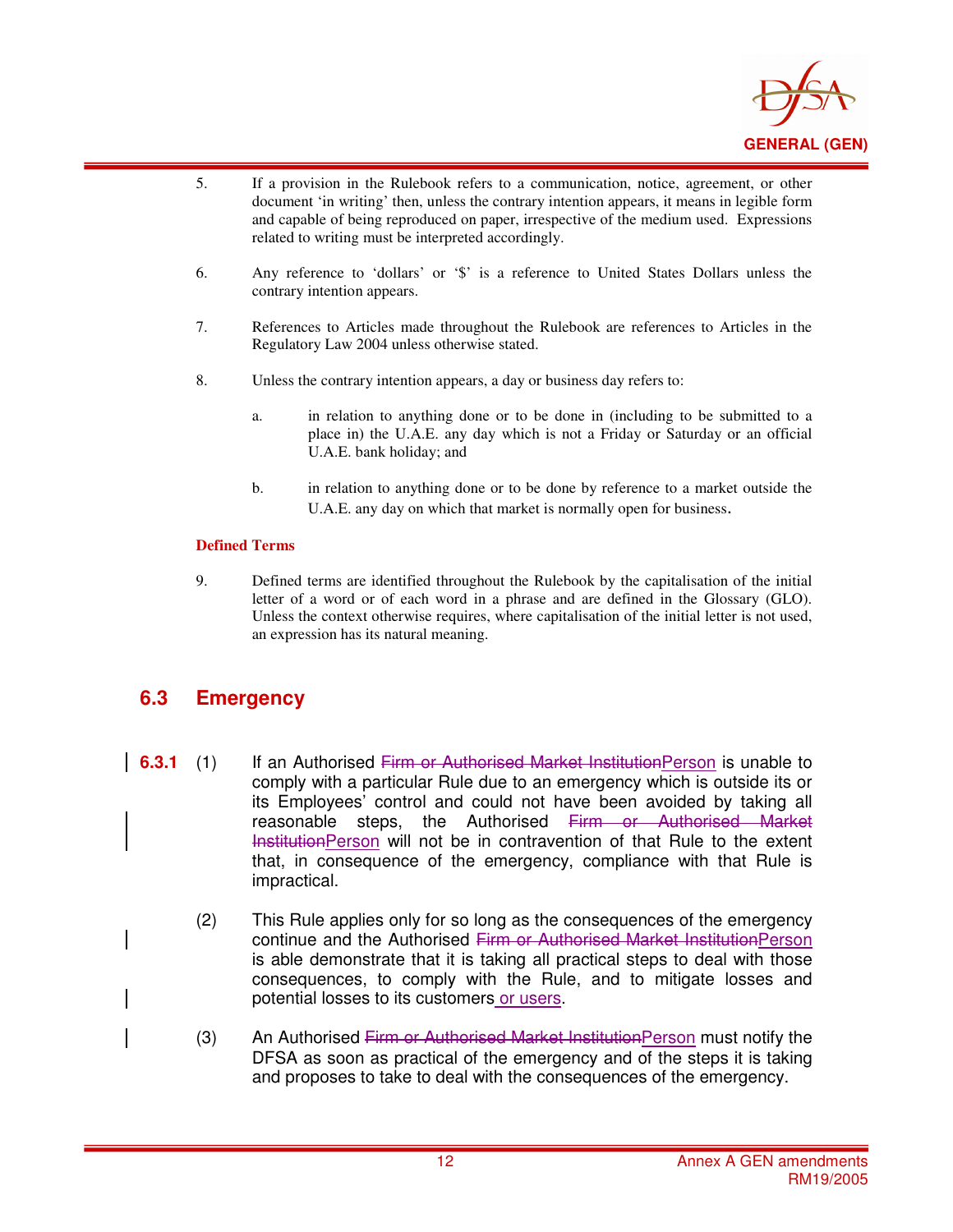

#### **Guidance**

i

- 1. Procedures for notification to the DFSA are set out in SUP chapter 7.
- 2. The Rules in section 6.3 do not affect the powers of the DFSA under Article 9 of the Markets Law 2004.

### **6.4 Disclosure of regulatory status**

- **6.4.1** An Authorised Firm or Authorised Market Institution Person must not misrepresent its status expressly or by implication.
- **6.4.2** (1) An Authorised Firm or Authorised Market InstitutionPerson must take reasonable care to ensure that every key business document which is in connection with the Authorised Firm or Authorised Market InstitutionPerson carrying on a Financial Service in or from the DIFC includes one of the disclosures under this Rule.
	- (2) A key business document includes letterhead whether issued by post, fax or electronic means, terms of business, client agreements, written promotional materials, business cards, prospectuses and websites but does not include compliment slips, account statements or text messages.
	- (3) The disclosure required under this Rule is:
		- (a) 'Regulated by the Dubai <del>DIFC F</del>inancial Services Authority'; or
		- (b) 'Regulated by the DFSA'.
	- (4) The DFSA logo must not be reproduced without express written permission from the DFSA and in accordance with any conditions for use.
	- (5) Rules  $6.4.2(1) (4)$  also apply to the operation and administration of an Official List of Securities by an Authorised Market Institution.

### **6.5 Location of offices**

**6.5.1** (1) Where an Authorised Firm or Authorised Market InstitutionPerson or a Person who has submitted an application for authorisation to carry on one or more Financial Services, is a Body Corporate incorporated under the Companies Law 2004, its head office and registered office must be in the DIFC.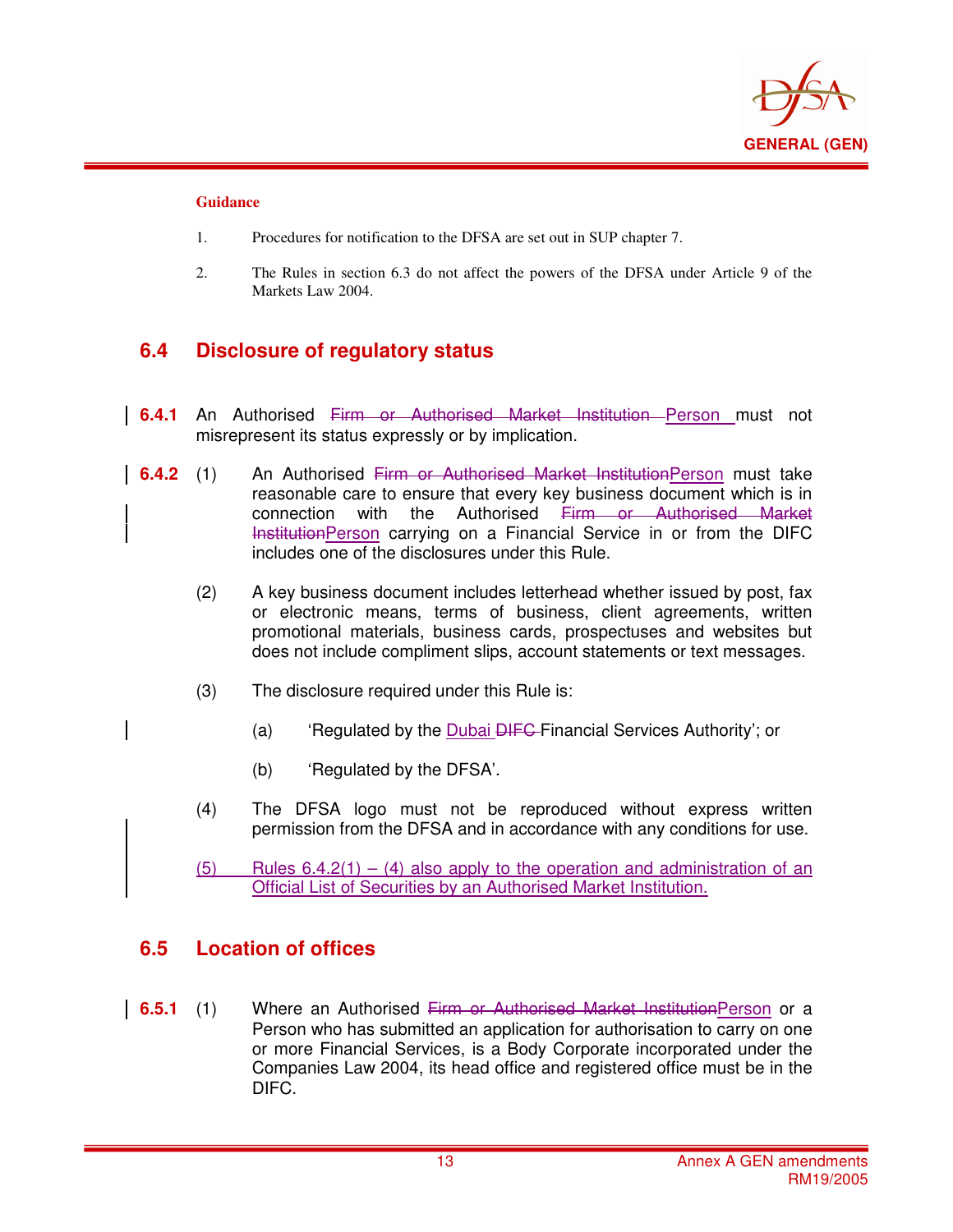

- (2) Where an Authorised Firm or Authorised Market InstitutionPerson or a Person who has submitted an application for authorisation to carry on one or more Financial Services, is a Partnership established under the Limited Liability Partnership Law 2004 or the General Partnership Law 2004, its head office must be in the DIFC.
	- (3) Where an Authorised Firm or Authorised Market Institution Person or a Person who has submitted an application for authorisation to carry on one or more Financial Services is an unincorporated association formed within the jurisdiction of the DIFC, its head office must be in the DIFC.

#### **Guidance**

i

- 1. In considering the location of an Authorised Firm's or Authorised Market Institution's head office, the DFSA will have regard to the location of its directors, partners and senior management and to the main location of its day-to-day operational, control, management and administrative arrangements and will judge matters on a case by case basis.
- 2. Under the fit and proper test for Authorised Firms and the *I*Licensing FRequirements for Authorised Market Institutions, an Authorised Firm or Authorised Market Institution which does not satisfy the DFSA with respect to the location of its offices will, on this point alone not be considered fit and proper or able to satisfy the Licensing Requirements.

### **6.6 Close links**

- **6.6.1** (1) Where an Authorised Firm or Authorised Market Institution Person or a Person who has submitted an application for authorisation to carry on one or more Financial Services has Close Links with another Person, the DFSA must be satisfied that those Close Links are not likely to prevent the effective supervision by the DFSA of the Authorised Firm or Authorised Market InstitutionPerson.
	- (2) If requested by the DFSA the Authorised Firm and Authorised Market Institution Person must submit a Close Links report or notification, in a form specified by the DFSA. This may be requested on an ad hoc or periodic basis.

#### **Guidance**

- 1. Procedures for notification to the DFSA are set out in SUP chapter 7.
- 2. Under the fit and proper test for Authorised Firms and the lLicensing rRequirements for Authorised Market Institutions, an Authorised Firm or Authorised Market Institution which does not satisfy the DFSA with respect of its Close Links will, on this point alone, not be considered fit and proper or able to satisfy the Licensing Requirements.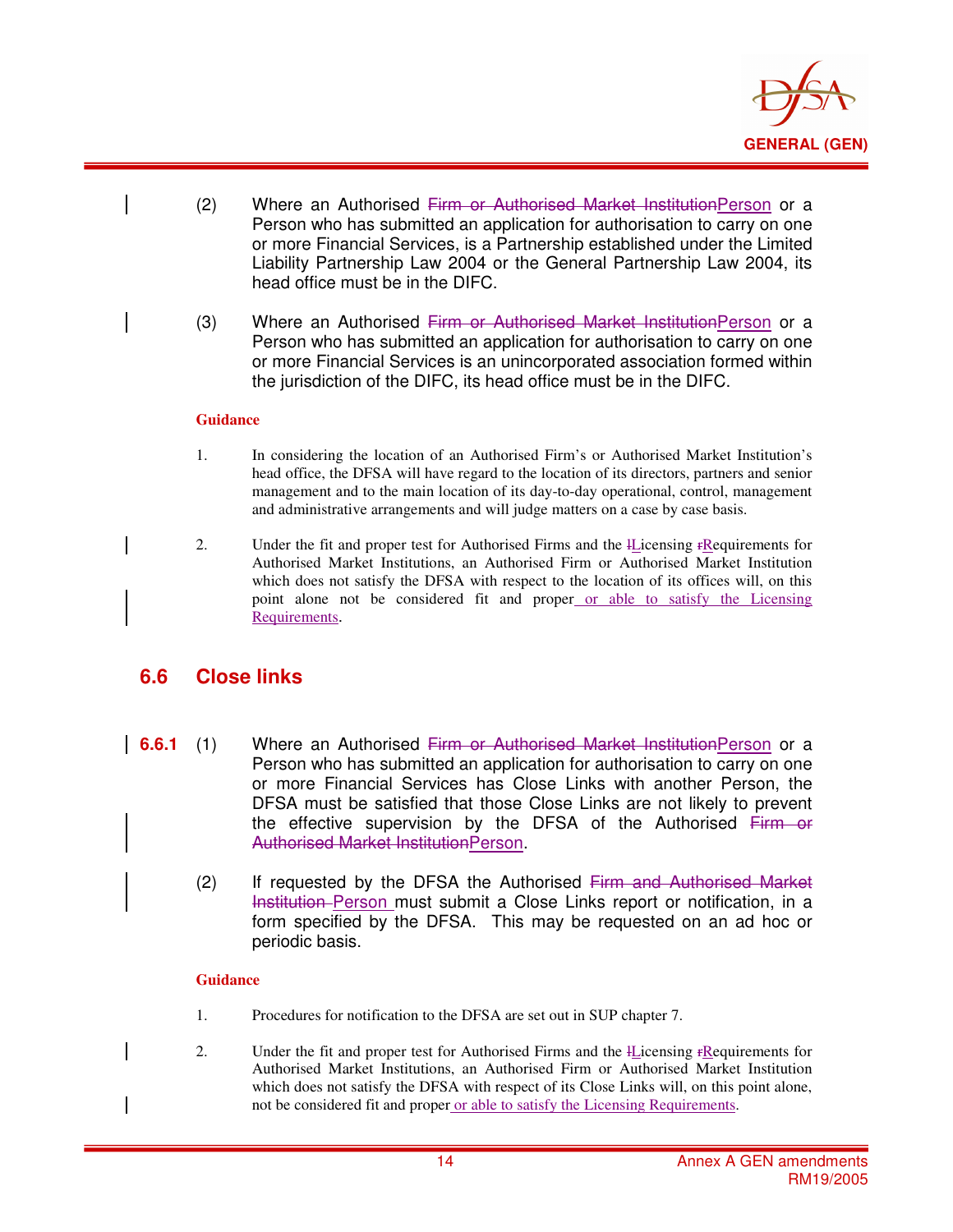

## **6.7 Complaints against the DFSA**

#### **Guidance**

i

- 1. A Person who feels he has been adversely affected by the manner in which the DFSA has carried out its functions may make a complaint to the DFSA about its conduct or the conduct of its Employees.
- 2. A complaint must be in writing and should be addressed to the Chief Executive of the DFSA. The complaint will be dealt with by the DFSA in a timely manner.

### **6.8 Public register**

#### **Maintenance and publication**

- **6.8.1** The registers required to be maintained and published by the DFSA pursuant to Article 62 shall be published and maintained in either or both of the following manners:
	- (a) by maintaining hard copy registers which are made available for inspection at the premises of the DFSA during normal business hours; or
	- (b) by maintaining an electronic version of the registers and making the information from those registers available through the DFSA website.

### **6.9 Communication with the DFSA**

**6.9.1** An Authorised Firm Person must ensure that any communication with the DFSA is conducted in the English language.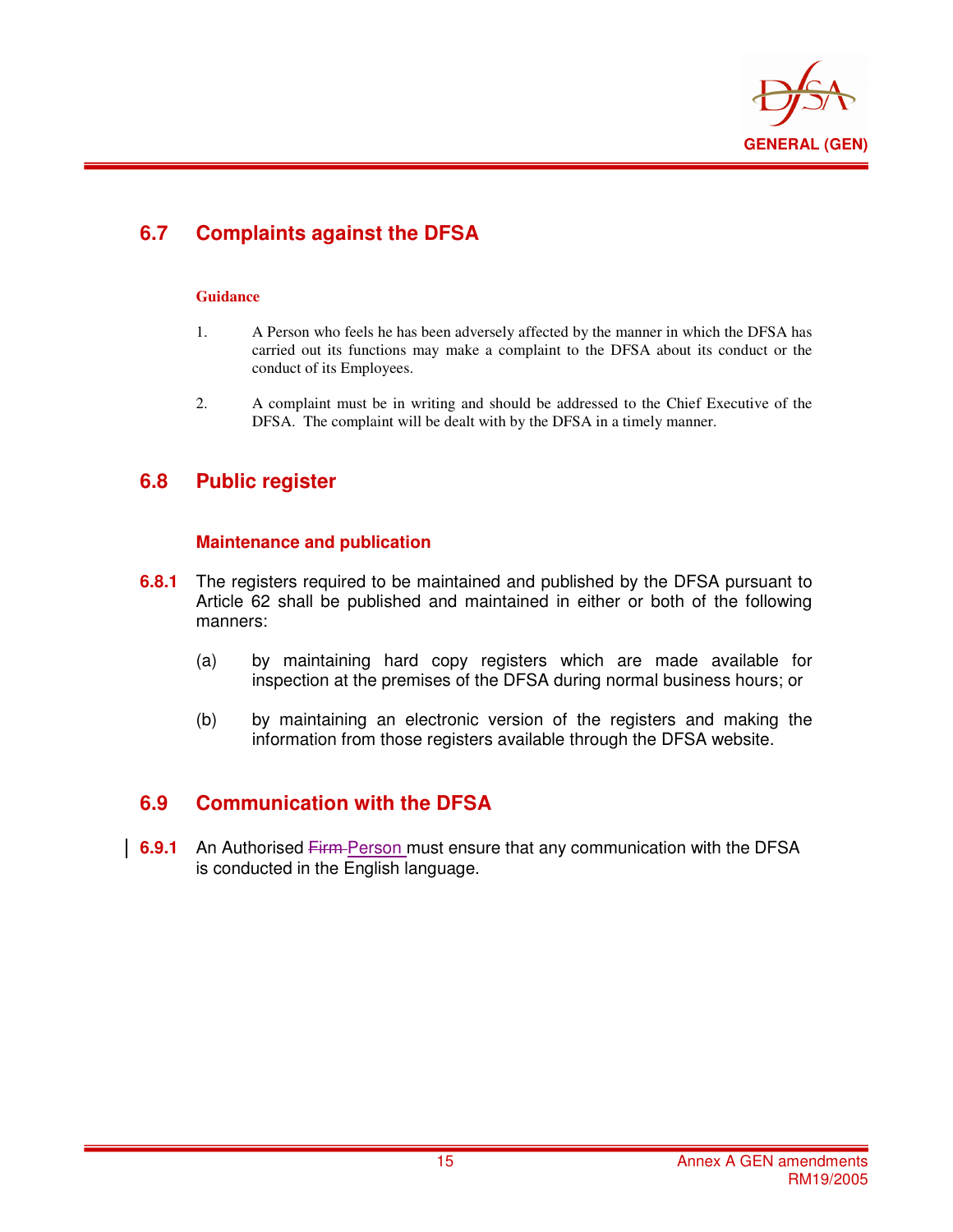

### **7 FEES**

i

### **7.1 Application**

- **7.1.1** This chapter applies to every:
	- (a) Authorised Firm, Authorised Market InstitutionPerson and applicant for a Licence;
	- (b) applicant for registration as an auditor with the DFSA; and
	- (c) auditor registered with the DFSA.

### **7.2 General provisions**

- **7.2.1** Where a fee is payable for any application to the DFSA, the application will not be regarded as submitted until the fee and any supplementary fee has been paid in full.
- **7.2.2** Where an annual fee or supplementary fee in relation to ongoing supervision is due from any Person under a provision of these Rules, the Person must pay it by the date on which it becomes due. If he fails to do so then, without limiting the right of the DFSA to take any other action, the sum due shall be increased by 1% for each calendar month, or part of a calendar month, that it remains outstanding beyond the due date.

#### **Guidance**

If a fee is not paid by the date on which it becomes due, the Person is in breach of a Rule and the DFSA is entitled to take action including, but not limited to, taking steps to withdraw authorisation to conduct one or more Financial Services.

- **7.2.3** The DFSA may reduce, waive or refund all or part of any fee if it considers that, in the exceptional circumstances of a particular case, it would be equitable to do so.
- **7.2.4** (1) The DFSA may require a Person to pay to the DFSA a supplementary fee in circumstances where it expects to incur substantial additional costs in dealing with an application or conducting ongoing supervision.
	- (2) In such cases the DFSA will notify the Person as soon as reasonably possible of the amount of the supplementary fee.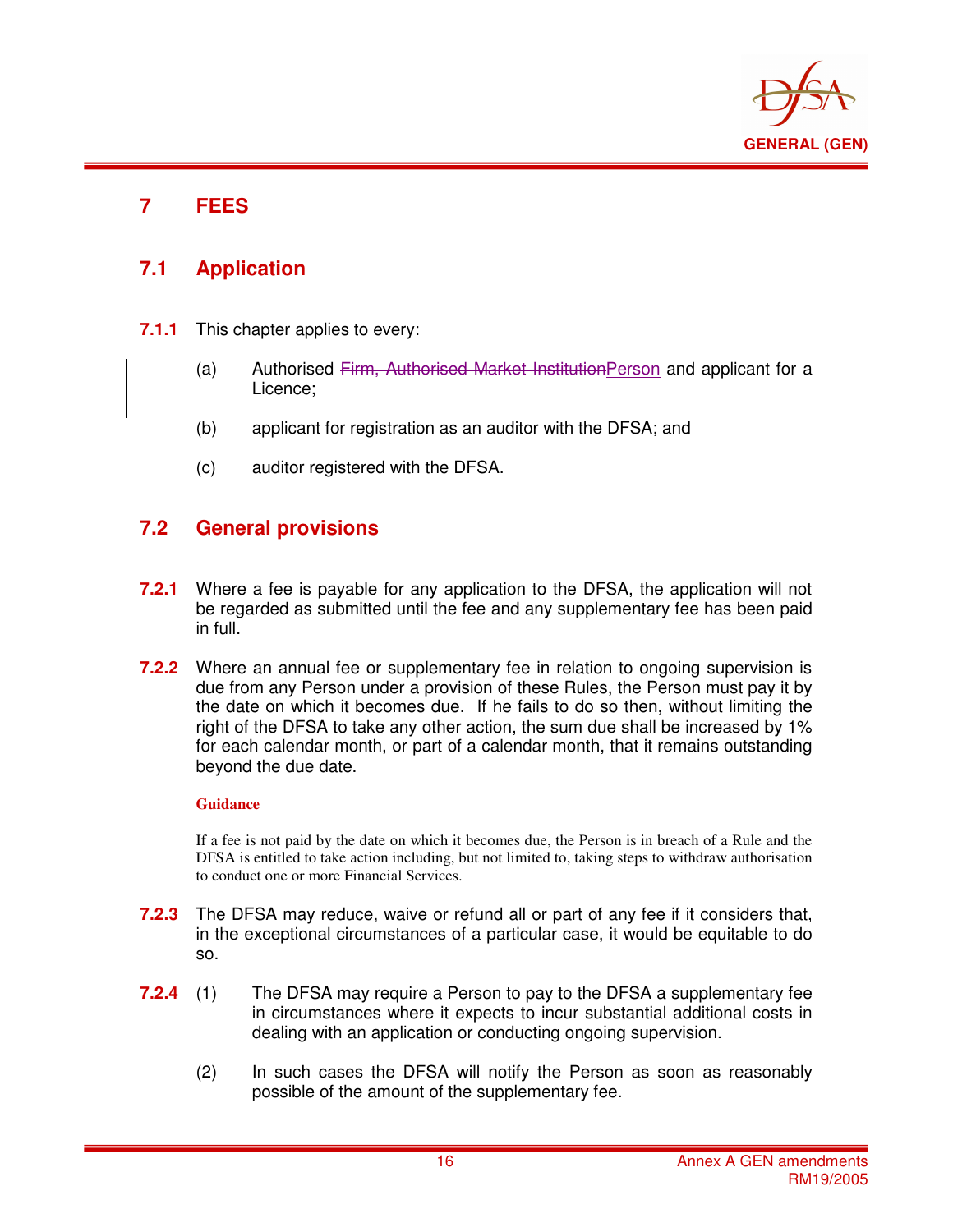

#### **Guidance**

i

- 1. A supplementary fee may be levied by the DFSA because it expects that certain applications will require more intensive scrutiny than others. An example is where the entity is a Branch from a jurisdiction where there are not or are not expected to be in place arrangements for co-operation between the DFSA and the relevant regulators in that jurisdiction. Equally, where the entity is incorporated in the DIFC, a full analysis of the prudential and systems arrangements will be required.
- 2. A supplementary fee may also be levied by the DFSA in cases where the ongoing supervision of the Authorised Firm or Authorised Market InstitutionPerson appears to the DFSA to be likely to cause it to incur substantial additional costs.

### **7.3 Application fees**

- **7.3.1** The following Persons:
	- (a) an applicant for a Licence; and
	- (b) an Authorised Firm or Authorised Market Institution Person applying for authorisation to carry on an additional Financial Service,

must pay to the DFSA:

- (c) the applicable fee specified in section A5.2 or A5.3 as appropriate; and
- (d) any supplementary fee required by the DFSA.
- **7.3.2** An applicant for registration as an auditor with the DFSA must pay to the DFSA the applicable fee specified in App6.

### **7.4 Annual fees**

- **7.4.1** An Authorised Firm or Authorised Market InstitutionPerson must pay to the DFSA:
	- (a) the applicable fee specified in section A5.4; and
	- (b) any supplementary fee required by the DFSA.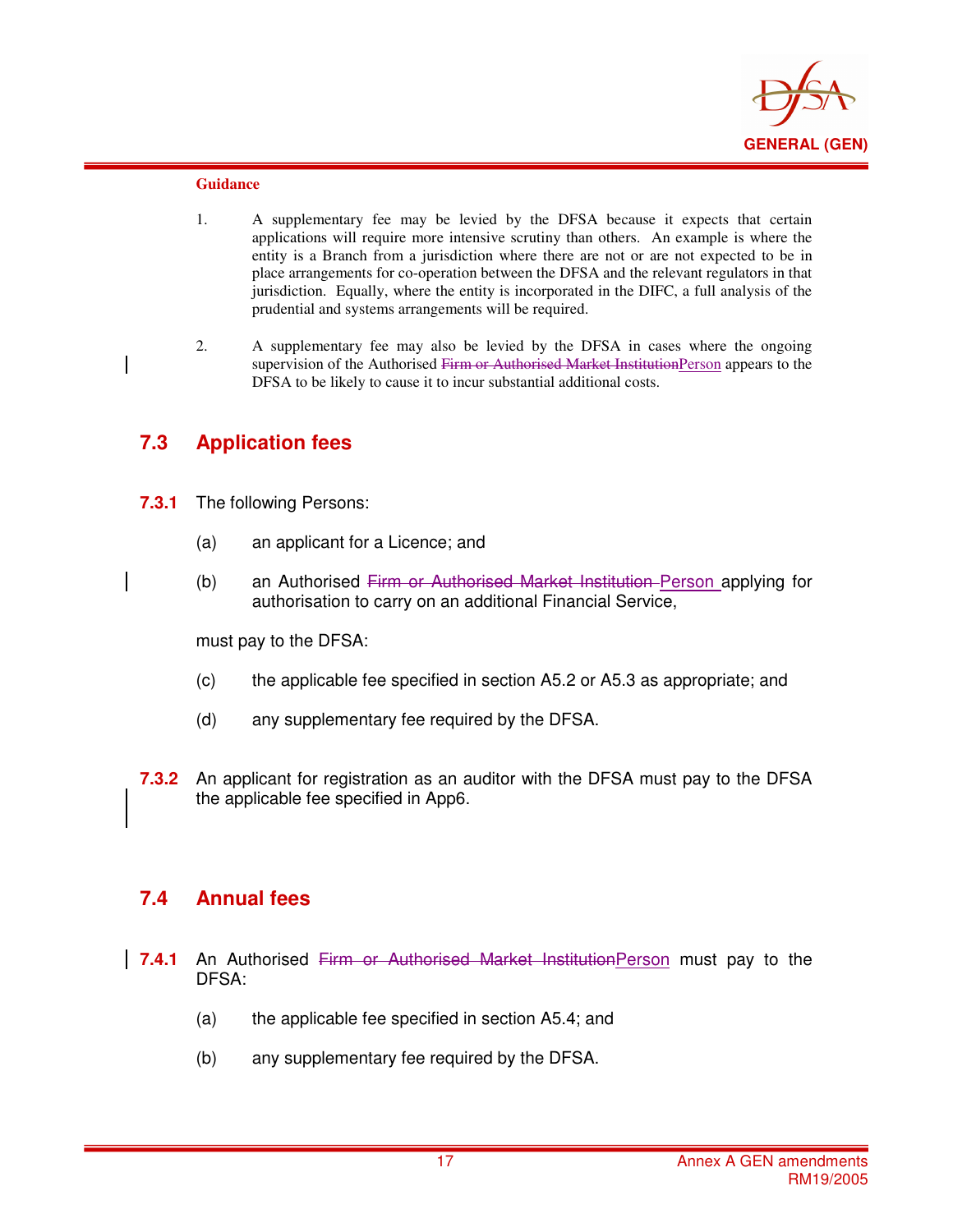

- i **7.4.2** An auditor registered with the DFSA must pay to the DFSA the applicable fee specified in App6.
- **7.4.3** (1) The initial annual fee must be paid in full to the DFSA within 21 days of the date on which the Licence or registration is granted.
	- (2) Subsequent annual fees must be paid in full to the DFSA on or before 1 January of any calendar year.

#### **Guidance**

In regard to the payment of an annual fee on or before 1 January, invoices will be issued at least 21 days before that date.

### **7.5 Fees to maintain an official list of securities**

**7.5.1** An Authorised Market Institution, or an applicant to be an Authorised Market Institution must, to maintain an Official List of Securities, pay to the DFSA the applicable application and annual fees in section A5.5.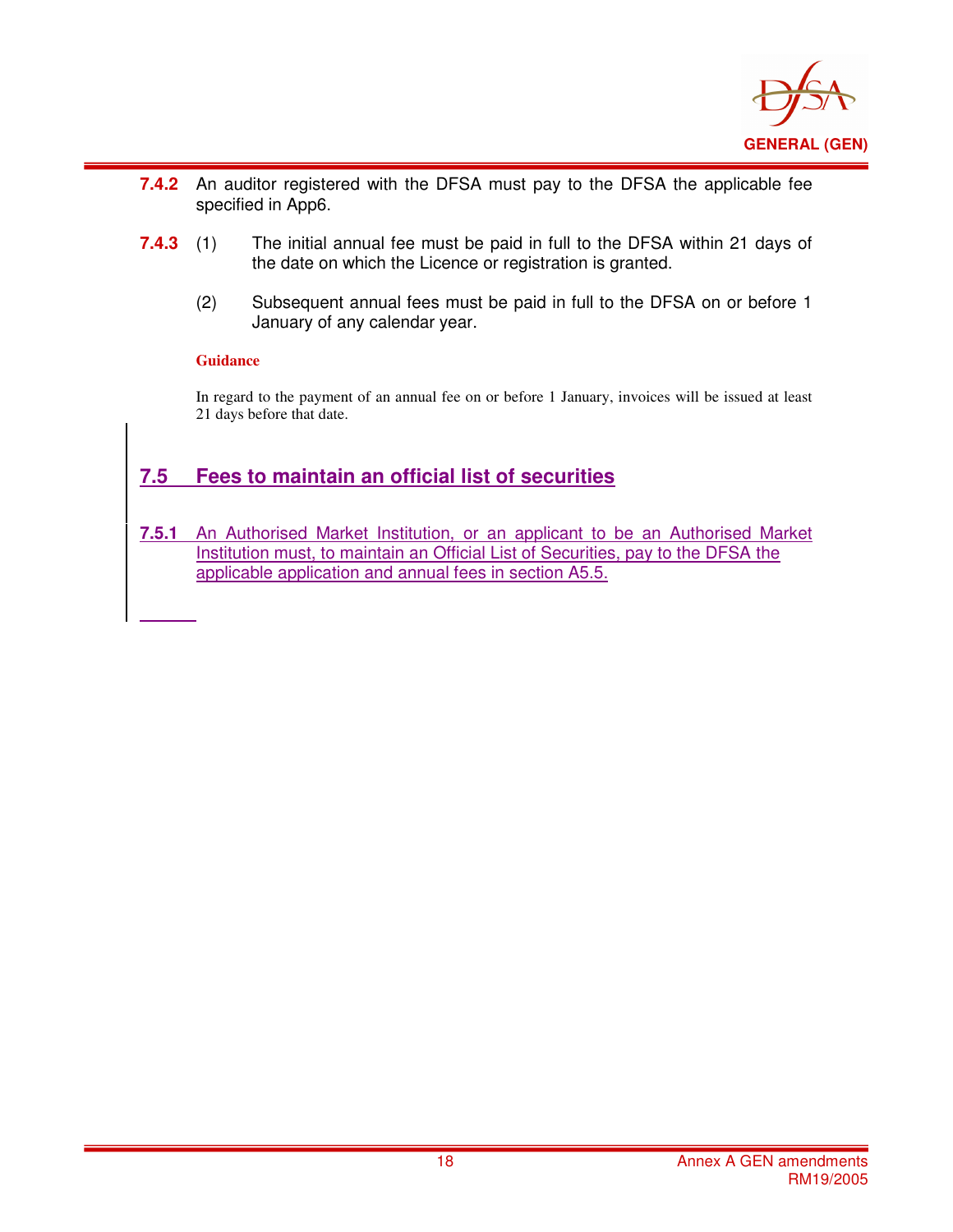

### **8 ACCOUNTING AND AUDITING**

### **8.1 Application**

i

- **8.1.1** This chapter applies to every:
	- (a) Authorised FirmAuthorised Person;
	- (b) applicant for registration as an auditor with the DFSA; and
	- (c) auditor registered with the DFSA.

### **8.2 Accounting standards**

- **8.2.1** (1) An Authorised FirmAuthorised Person must prepare and maintain all financial accounts and statements in accordance with the International Financial Reporting Standards (IFRS) unless (2) or (3) applies.
	- (2) If an Authorised Firm is an Islamic Financial Institution it must prepare and maintain all financial accounts and statements in accordance with the accounting standards of the Accounting and Auditing Organisation for Islamic Financial Institutions (AAOIFI).
	- (3) If an Authorised FirmAuthorised Person operates an Islamic Window it must prepare and maintain all financial accounts and statements in accordance with the IFRS, as supplemented by AAOIFI FAS 18 in respect of its Islamic Financial Business.

#### **Guidance**

- 1. AAOIFI FAS 18 sets out the accounting rules for recognising, measuring and presenting the assets managed and funds mobilised on the basis of Islamic Shari'a rules and principles in the financial accounts and statements of conventional financial institutions that offer Islamic financial services, as well as the income generated from these services. The standard also determines the necessary disclosures related to these services.
- 2. Under AAOIFI FAS 18, Authorised FirmAuthorised Persons which operate Islamic Windows must disclose (in their relevant financial statements) the following:
	- a. whether or not they co-mingle funds related to Islamic Financial Business with funds relating to conventional financial business;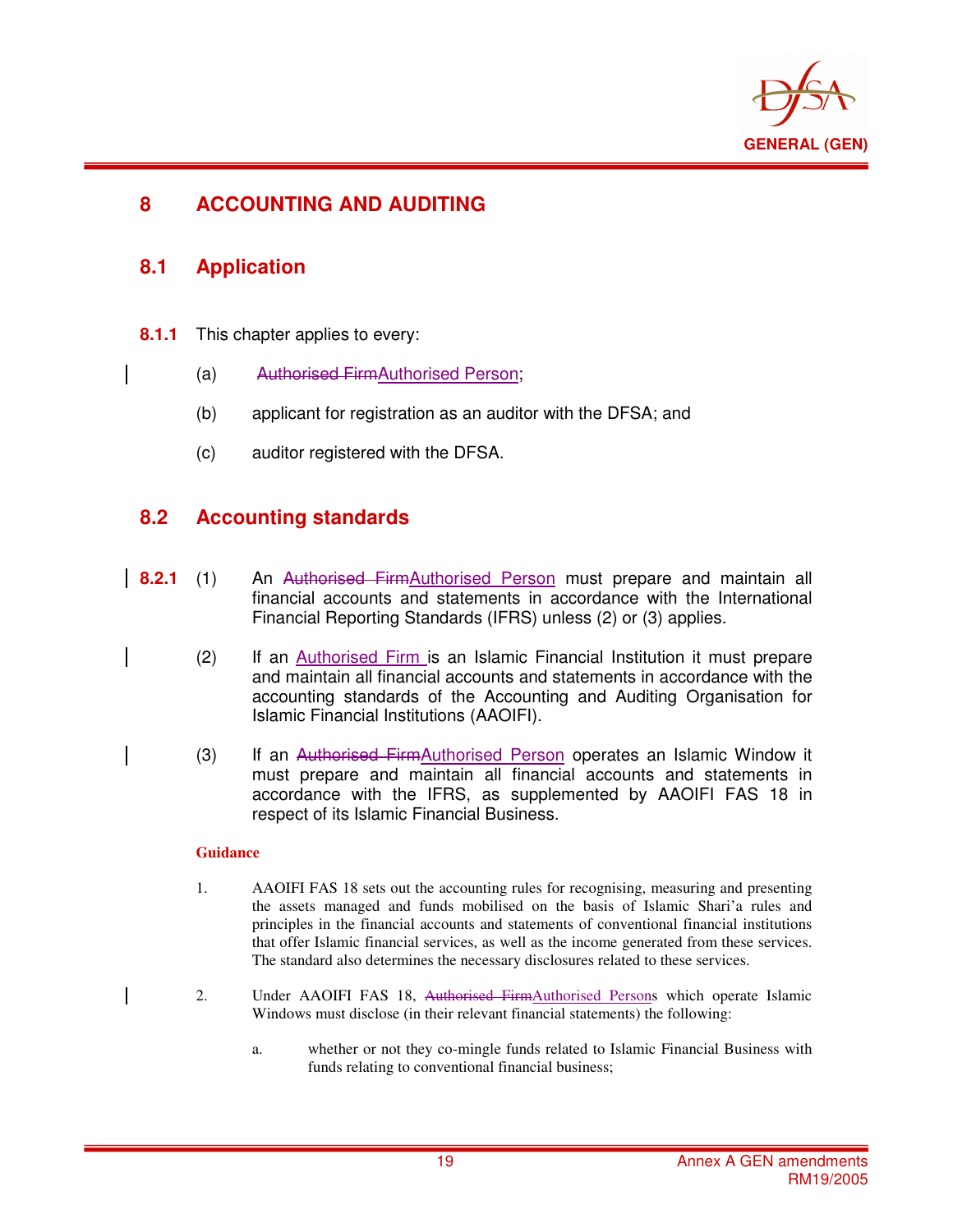

- b. the sources and applications of funds mobilised and invested through their Islamic Financial Business and the sources of funds used to cover a deficit if it occurs;
- c. any reserves of expenditures prohibited by Shari'a and the disposition of any revenues, the latter shall be determined by the Shari'a Supervisory Board;
- d. any reserves deducted from the funds mobilised according to Shari'a, the purpose of such reserves and to whom the reserves shall revert in the case where the activities in respect of which the reserves were deducted have ceased; and
- e. the percentage amount of funds relating to Islamic Financial Business in comparison with the percentage amount of funds relating to conventional financial business.

### **8.3 Accounting records and regulatory returns**

- **8.3.1** Every Authorised FirmAuthorised Person must keep accounting records which are sufficient to show and explain transactions and are such as to:
	- (a) be capable of disclosing the financial position of the Authorised FirmAuthorised Person on an ongoing basis; and
	- (b) record the financial position of the Authorised Firm $\Delta$ uthorised Person as at its financial year end.
- **8.3.2** Accounting records must be maintained by an Authorised FirmAuthorised Person such as to enable its Governing Body to ensure that any accounts prepared by the Authorised FirmAuthorised Person comply with the legislation applicable in the DIFC.
- **8.3.3** An Authorised Firm Authorised Person's accounting records must be:
	- (a) retained by the Authorised FirmAuthorised Person for at least ten years from the date to which they relate;
	- (b) at all reasonable times, open to inspection by the DFSA or the auditor of the Authorised FirmAuthorised Person; and
	- (c) if requested by the DFSA capable of reproduction, within a reasonable period not exceeding three days, in hard copy and in English.
	- **8.3.4** All regulatory returns prepared by the Authorised Firm must be prepared and submitted in accordance with the requirements set out in PIB appendix 7 or PIN chapter 6 as applicable.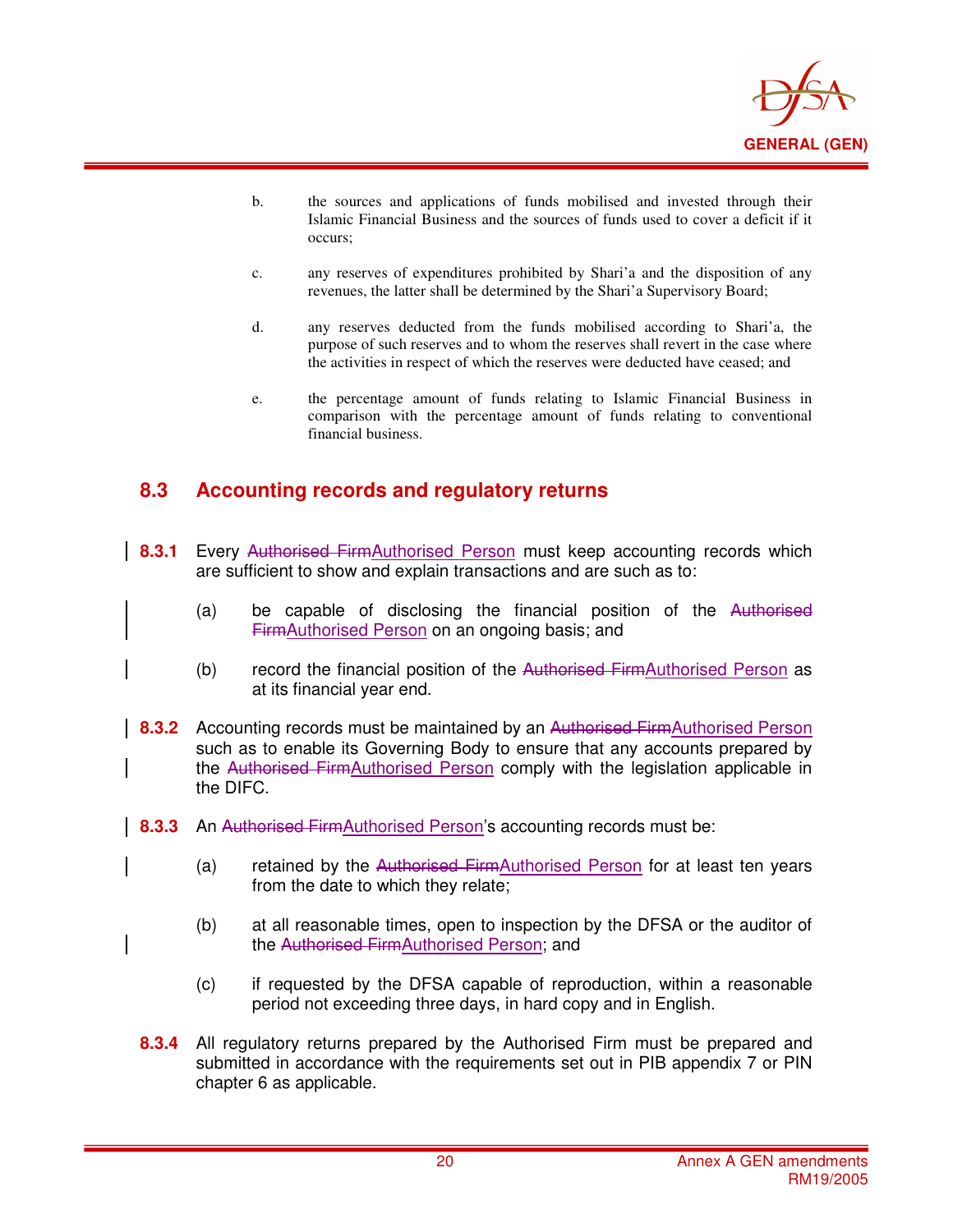

#### **Changes to the financial year end**

i

- **8.3.5** (1) If an Authorised Firm is a Domestic Firm and intends to change its financial year end, it must obtain the DFSA's prior consent before implementing the change.
	- (2) The application for consent must include reasons for the change.
	- (3) The DFSA may require the Authorised Firm to obtain written confirmation from its auditor that the change of financial year end would not result in any significant distortion of the financial position of the Authorised Firm.
- **8.3.6** If an Authorised Firm is not a Domestic Firm and intends to change its financial year, it must provide the DFSA with reasonable advance notice prior to the change taking effect.

### **8.4 Appointment and termination of auditors**

- **8.4.1** An Authorised FirmAuthorised Person must:
	- (a) notify the DFSA of the appointment of an auditor, including the name and business address of the auditor and the date of the commencement of the appointment;
	- (b) prior to the appointment of the auditor, take reasonable steps to ensure that the auditor has the required skills, resources and experience to audit the business of the Authorised FirmAuthorised Person for which the auditor has been appointed; and
		- (c) if it is a Domestic Firm, ensure that the auditor, at the time of appointment and for the duration of the engagement as auditor, is registered with the DFSA.
- **8.4.2** An Authorised FirmAuthorised Person must notify the DFSA immediately if the appointment of the auditor is or is about to be terminated, or on the resignation of its auditor, giving the reasons for the cessation of the appointment.
- **8.4.3** An Authorised FirmAuthorised Person must appoint an auditor to fill any vacancy in the office of auditor and ensure that the replacement auditor can take up office at the time the vacancy arises or as soon as reasonably practicable.
- **8.4.4** (1) An Authorised FirmAuthorised Person must take reasonable steps to ensure that the relevant audit staff of the auditor are independent of and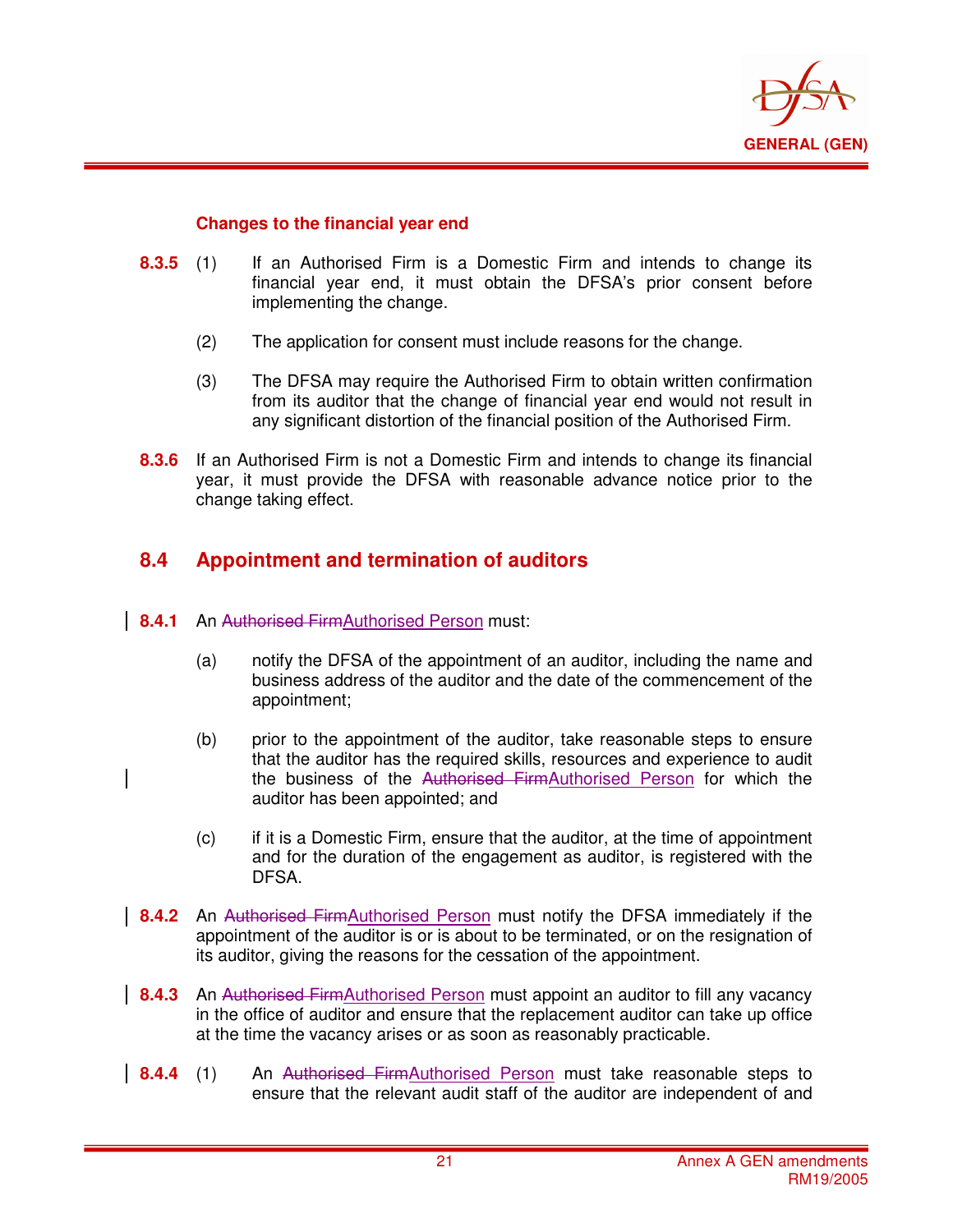

not subject to any conflict of interest with respect to the Authorised FirmAuthorised Person.

(2) An Authorised FirmAuthorised Person must notify the DFSA if it becomes aware, or has reason to believe, that the relevant audit staff of the auditor are no longer independent of the Authorised FirmAuthorised Person, or have a conflict of interest which may affect their judgement in respect of the Authorised FirmAuthorised Person.

#### **Guidance**

i

- 1. The relevant staff of an auditor are independent if their appointment or retention by an Authorised FirmAuthorised Person is not contrary to any applicable ethical guidance issued by the professional supervisory body.
- 2. An Authorised FirmAuthorised Person should consider rotating the appointed relevant staff of the auditor every five years to ensure that the relevant staff of the auditor remains independent.
- **8.4.5** If requested by the DFSA, an Authorised FirmAuthorised Person which carries on Financial Services through a Branch must provide the DFSA with information on its appointed or proposed auditor with regard to the auditor's, skills, experience and independence.
- **8.4.6** Where an auditor appointed by an Authorised FirmAuthorised Person is not suitable in the opinion of the DFSA, or where an auditor has not been appointed, the DFSA may direct an Authorised FirmAuthorised Person to replace or appoint an auditor in accordance with the requirements in this chapter.

### **8.5 Co-operation with auditors**

- **8.5.1** An Authorised FirmAuthorised Person must take reasonable steps to ensure that it and its Employees:
	- (a) provide such assistance as the auditor reasonably requires to discharge its duties;
	- (b) give the auditor right of access at all reasonable times to relevant records and information;
	- (c) do not interfere with the auditor's ability to discharge its duties;
	- (d) do not provide false or misleading information to the auditor; and
	- (e) report to the auditor any matter which may significantly affect the financial position of the Authorised FirmAuthorised Person.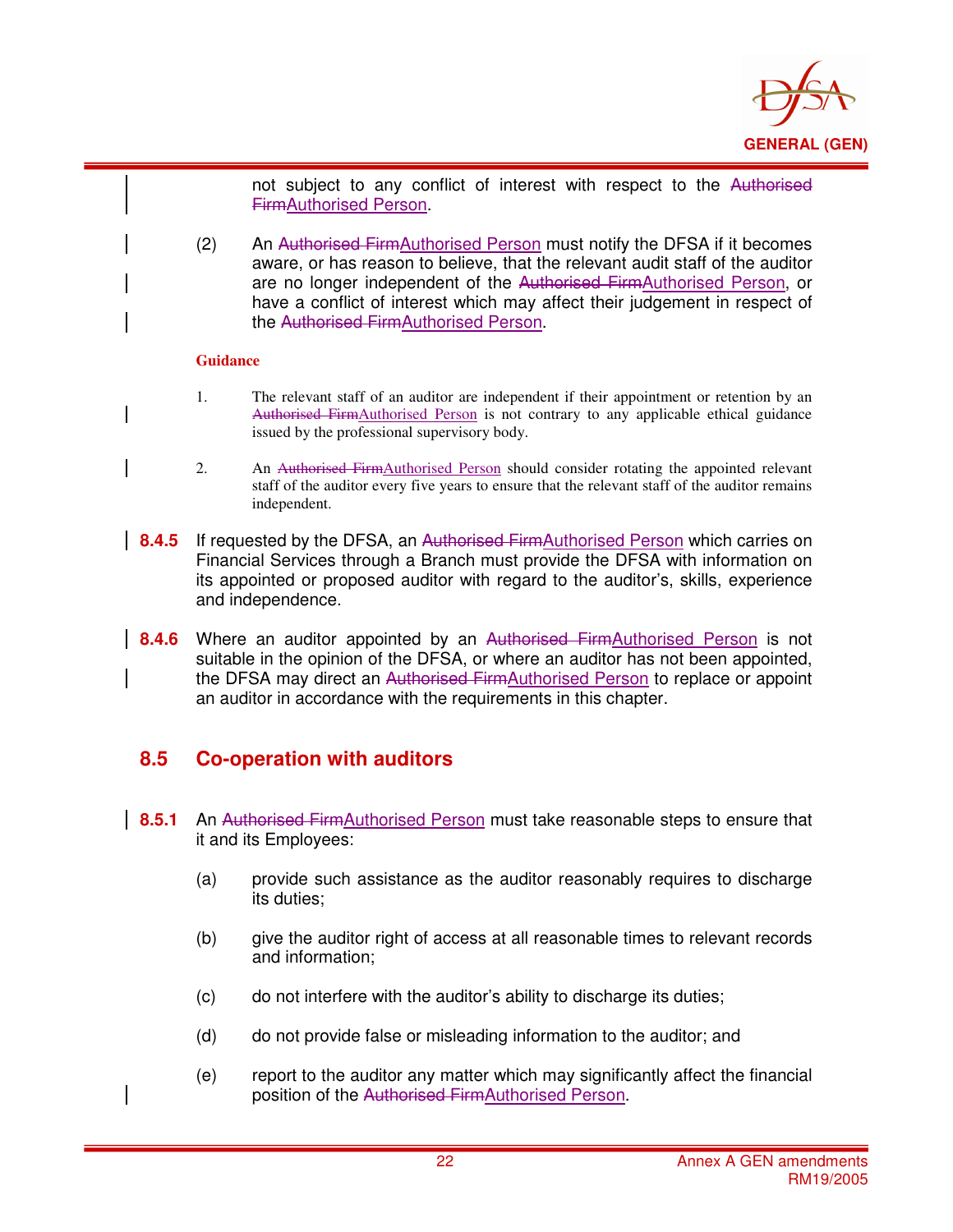

### **8.6 Function of the auditor**

- **8.6.1** An Authorised Firm or Authorised Market Institution, as applicable, must in writing require its auditor to:
	- (a) conduct an audit of the Authorised FirmAuthorised Person's accounts in accordance with the requirements of the relevant standards published by the International Auditing and Assurance Standards Board (IAASB) in respect of conventional financial business and the Accounting and Auditing Organisation for Islamic Financial Institutions (AAOIFI) in respect of any Islamic Financial Business undertaken;
	- (b) produce a report on the audited accounts which states:
		- (i) whether, in the auditor's opinion, the accounts have been properly prepared in accordance with the requirements imposed by this chapter;
		- (ii) in particular, whether the accounts give a true and fair view of the financial position of the Authorised FirmAuthorised Person for the financial year and of the state of the Authorised FirmAuthorised Person's affairs at the end of the financial year end; and
		- (iii) any other matter or opinion relating to the requirements of this chapter;
	- (c) produce an Auditor's Annual Report which states whether:
		- (i) the auditor has audited the Authorised FirmAuthorised Person's annual financial statements in accordance with the IAASB or AAOIFI in respect of Islamic Financial Business;
		- (ii) the auditor has carried out any other procedures considered necessary, having regard to the IAASB and to AAOIFI auditing standards in respect of Islamic Financial Business;
		- (iii) the auditor has received all necessary information and explanations for the purposes of preparing this report to the DFSA;
		- (iv) (in the case of an Authorised Firm) in the auditor's opinion, the regulatory returns specified by the applicable Rules in PIN or PIB have been properly prepared by the Authorised Firm and provide a true and fair representation of the financial position of the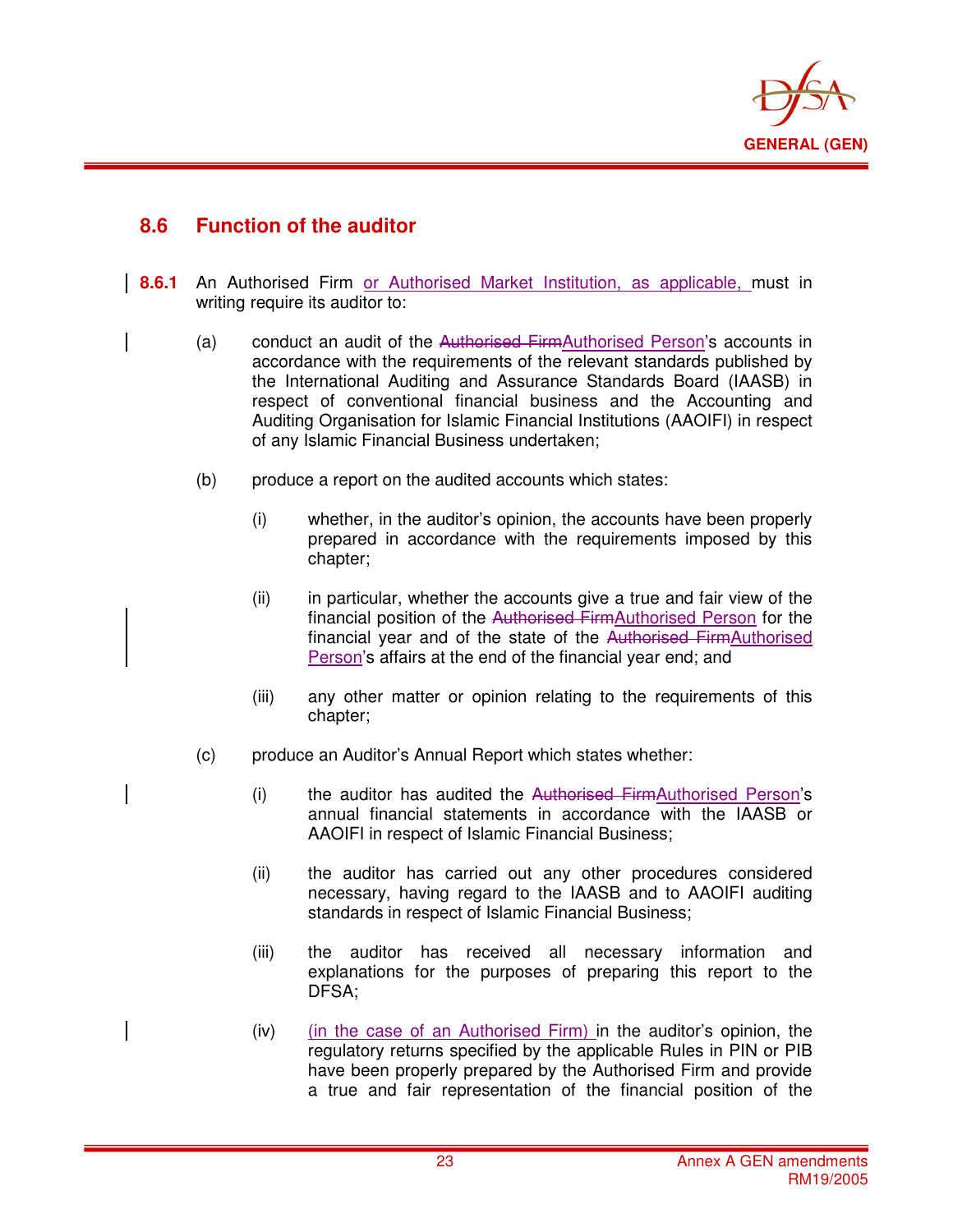

Authorised Firm, as at the date of the Authorised Firm's financial year end;

 $(v)$  in the auditor's opinion, the Authorised Firm Authorised Person's regulatory returns to the DFSA have been properly reconciled with the appropriate audited accounts;

- (vi) (in the case of an Authorised Firm) in the auditor's opinion, that an Authorised Firm which is subject to an expenditure based requirement has calculated the expenditure based requirement in accordance with the Rules;
- (vii) in the auditor's opinion, the Authorised FirmAuthorised Person's financial resources as at its financial year end have been properly calculated in accordance with the Rules and are sufficient to meet the relevant prudential requirements or minimum financial resources requirement; and
- (viii) (in the case of an Authorised Firm) in the auditor's opinion, the Authorised Firm has kept proper accounting records, in compliance with the applicable Rules in PIN or PIB;
- (d) produce, if the Authorised Firm controls or holds Client Money, a Client Money Auditor's Report which states whether, in the opinion of the auditor:
	- (i) the Authorised Firm has maintained throughout the year systems and controls to enable it to comply with the relevant provisions of COB chapter 9 and, if applicable, COB App5;
	- (ii) the Authorised Firm's controls are such as to ensure that Client Money is identifiable and secure at all times;
	- (iii) any of the requirements in COB chapter 9 and the Client Money Provisions have not been met;
	- (iv) if applicable, Client Money belonging to Segregated Clients has been segregated in accordance with the Client Money Provisions;
	- (v) if applicable, the Authorised Firm was holding and controlling an appropriate amount of Client Money in accordance with COB chapter 9 and with the Client Money Provisions as at the date on which the Authorised Firm's audited balance sheet was prepared; and
	- (vi) if applicable, there have been any material discrepancies in the reconciliation of Client Money;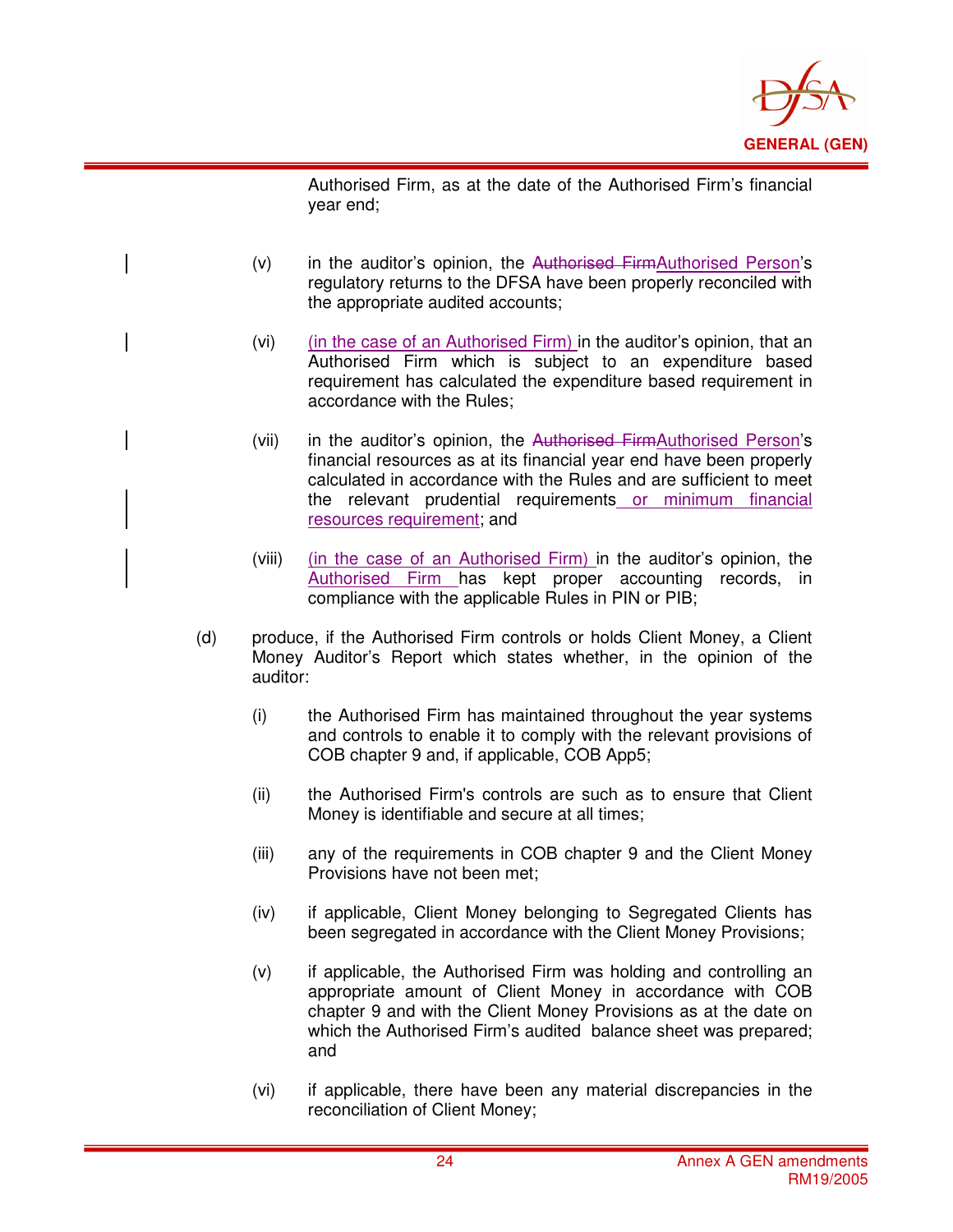

(e) produce, if the Authorised Firm controls or holds Insurance Monies, an Insurance Monies Auditor's Report which states whether, in the opinion of the auditor:

- (i) the Authorised Firm has maintained throughout the year systems and controls to enable it to comply with the relevant provisions of COB chapter 14;
- (ii) the Authorised Firm's controls are such as to ensure that Insurance Monies are identifiable and secure at all times;
- (iii) any of the requirements in COB chapter 14 have not been met;
- (iv) if applicable, the Authorised Firm was holding and controlling an appropriate amount of Insurance Monies in accordance with COB chapter 14 as at the date on which the Authorised Firm's audited balance sheet was prepared; and
- (v) if applicable, there have been any material discrepancies in the reconciliation of Insurance Monies;
- (f) produce, if the Authorised Firm Provides Custody in or from the DIFC, a Safe Custody Auditor's Report in respect of such business which states whether, in the opinion of the auditor:
	- (i) the Authorised Firm has, throughout the year, maintained systems and controls to enable it to comply with the Safe Custody Provisions in COB App6;
	- (ii) the Safe Custody Investments are registered, recorded or held in accordance with the Safe Custody Provisions;
	- (iii) there have been any material discrepancies in the reconciliation of Safe Custody Investments; and
	- (iv) any of the requirements of the Safe Custody Provisions have not been met;
- (g) submit the reports produced pursuant to Rules  $8.6.1(b)$ - $8.6.1(f)$  above to the Authorised FirmAuthorised Person; and
- (h) notify the DFSA in writing if he resigns due to significant concerns which have previously been raised with senior management of the Authorised FirmAuthorised Person and which have not been addressed.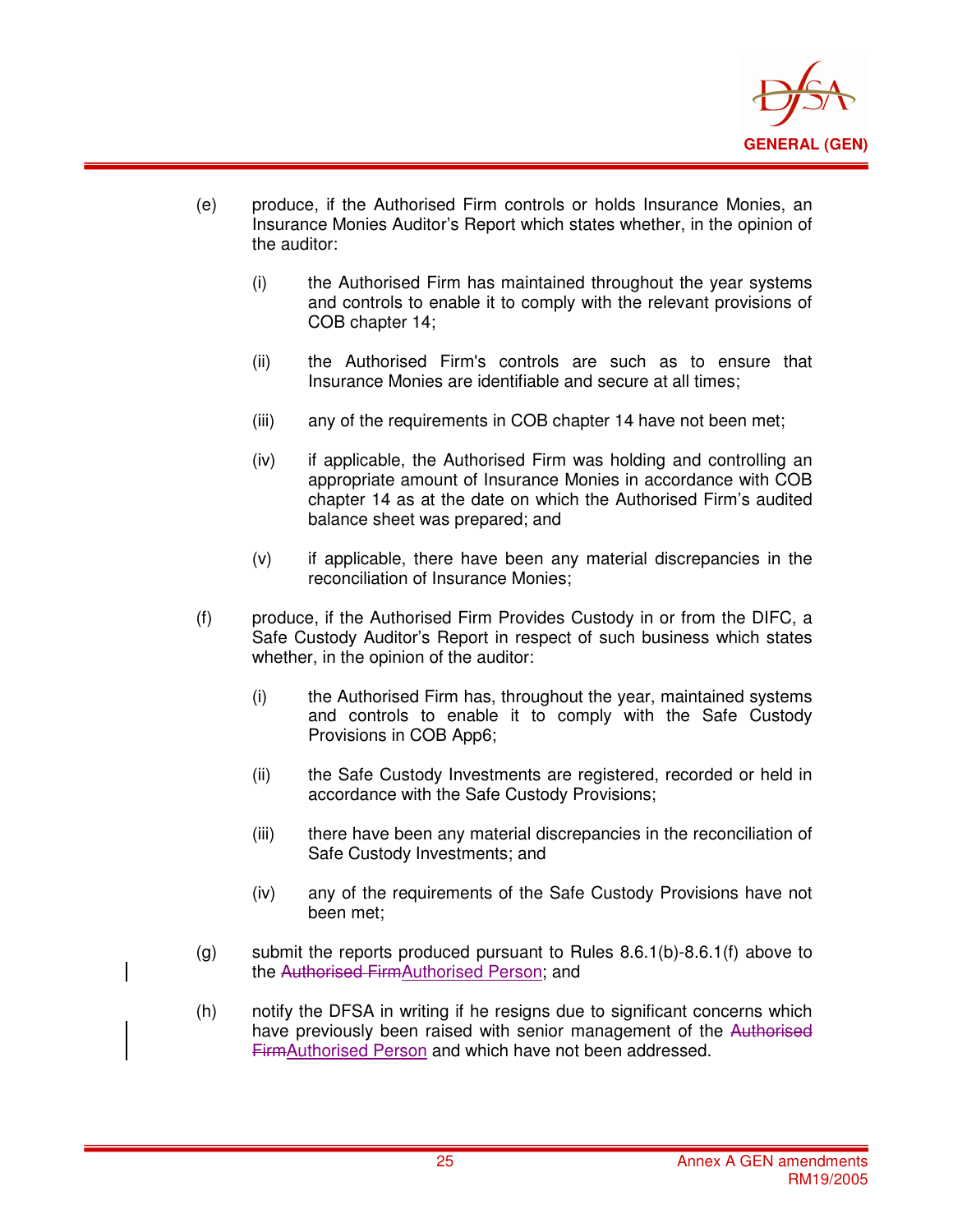

- i **8.6.2** An Authorised FirmAuthorised Person must submit any auditor's reports and financial statements required by this chapter to the DFSA within four months of the Authorised FirmAuthorised Person's financial year end.
- **8.6.3** If requested, an Authorised FirmAuthorised Person must provide to any Person a copy of its most recent audited accounts, together with the auditor's report referred to in Rule 8.6.1(b). If the copy is made available in printed form, the Authorised FirmAuthorised Person may make a charge to cover reasonable costs incurred in providing the copy.

## **8.7 Auditor registration and qualification**

- **8.7.1** An auditor applying for registration must use the appropriate form in PFN, supported by such additional material as may be required by the DFSA and pay the prescribed fee in App6.
- **8.7.2** Before the DFSA grants registration as an auditor, an applicant must satisfy the DFSA that it:
	- (a) is fit and proper to be registered as an auditor taking into account the applicant's:
		- (i) background and history;
		- (ii) ownership and Group; and
		- (iii) resources;
	- (b) has adequate professional indemnity insurance which provides cover in respect of work undertaken in the DIFC; and
	- (c) meets any other requirements prescribed by the DFSA.
- **8.7.3** An auditor must pay the annual fee prescribed in App6 to remain registered as an auditor.
- **8.7.4** (1) An auditor must file with the DFSA:
	- (a) at the time of filing an application for registration; and
	- (b) at the time of payment of the annual fee or by such later time that the DFSA may direct;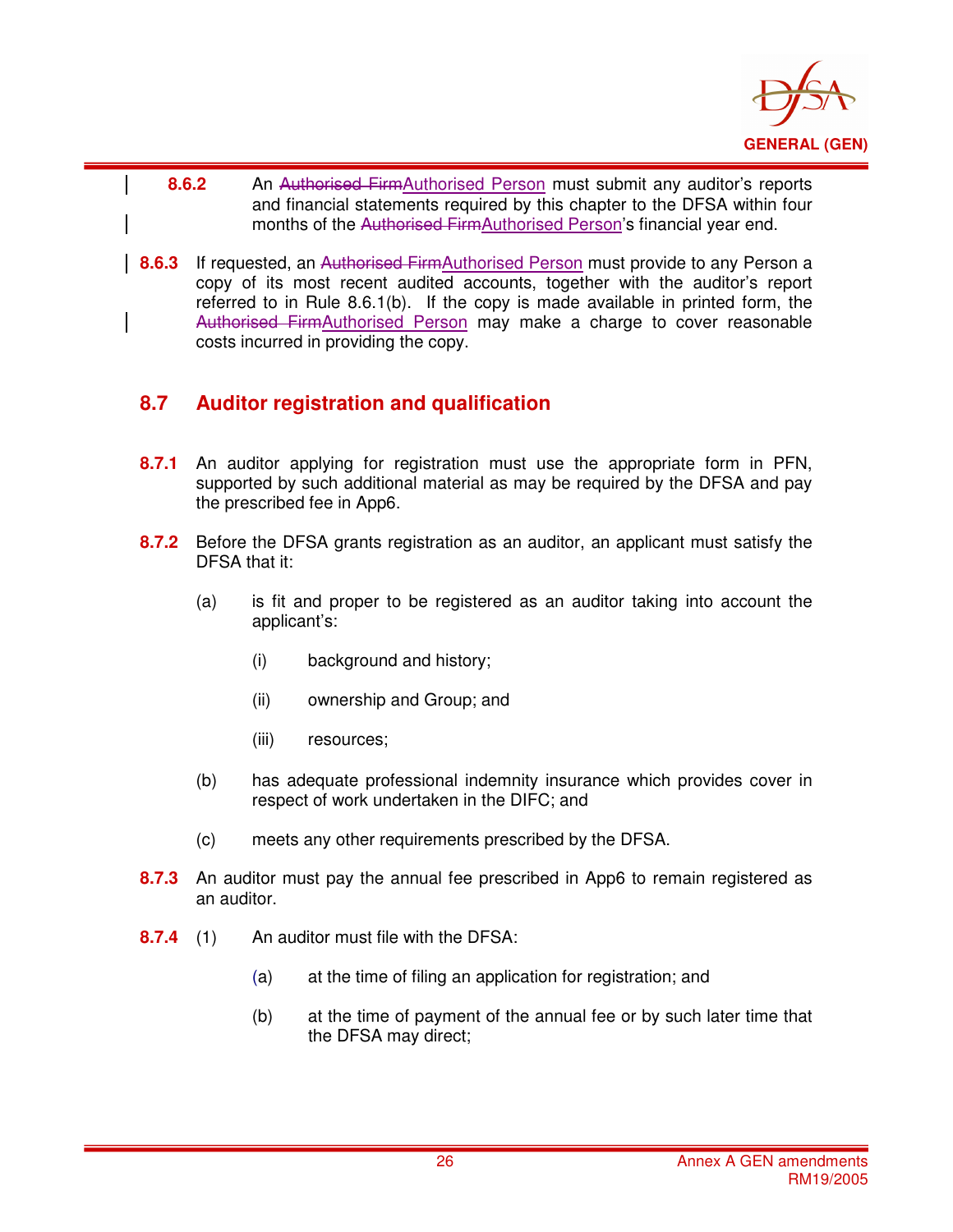

an assessment completed within the preceding three months by an independent body and addressing such matters relating to the auditor as notified by the DFSA.

- (2) If upon receiving an annual assessment the DFSA forms the view that the auditor is no longer fit and proper to be on the register of auditors, the DFSA may cancel the registration of the auditor.
- (3) The auditor must pay for the services of the independent body in (1).
- **8.7.5** If, at any time after registration, an auditor no longer meets the requirements for registration as an auditor, the auditor must immediately inform the DFSA in writing.

### **8.8 Register of auditors**

- **8.8.1** The DFSA will maintain the register of auditors by recording the following information in respect of current and former registered auditors:
	- (a) full name;
	- (b) address;
	- (c) date of registration as auditor with the DFSA; and
	- (d) date of cessation of registration as auditor.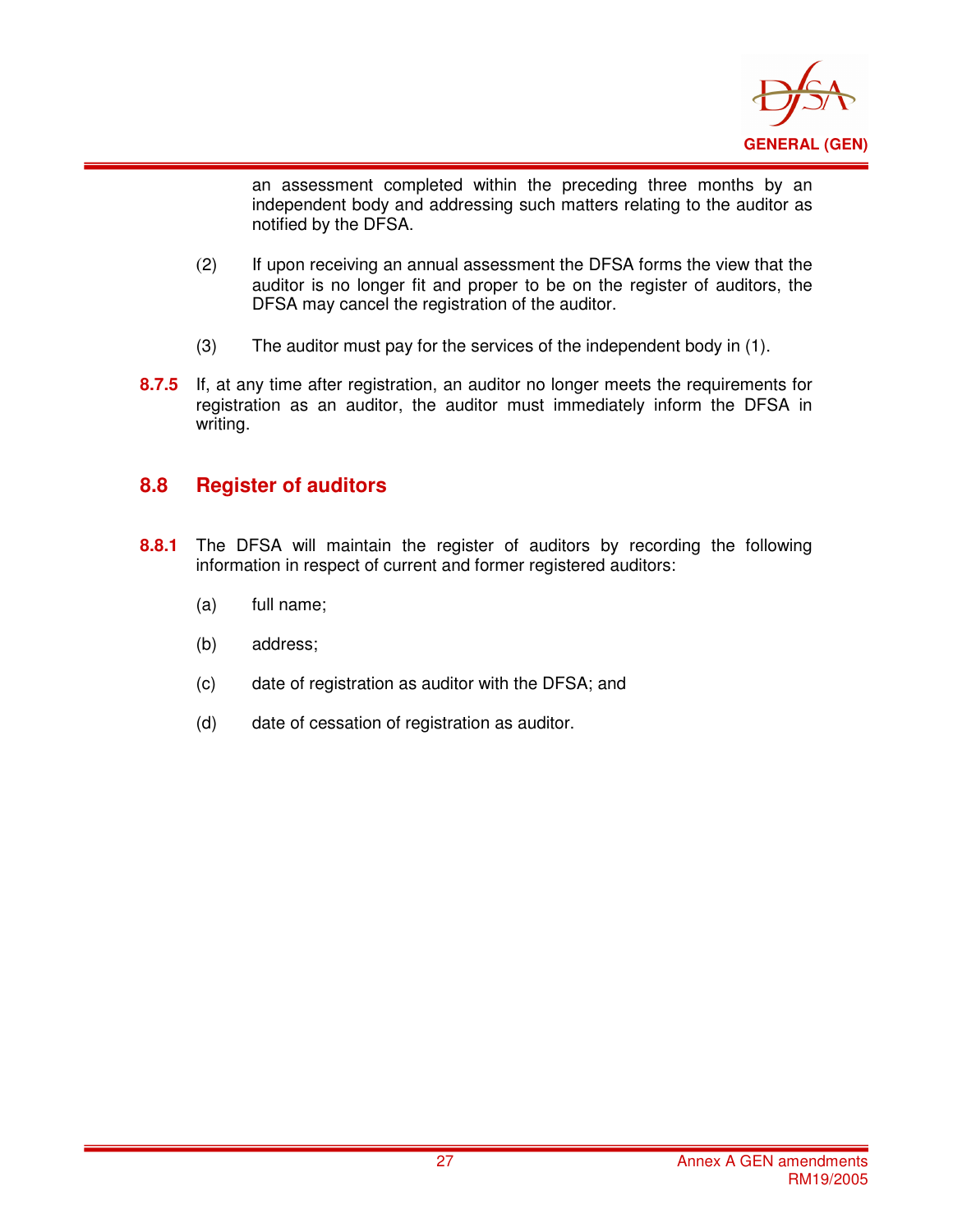

#### App 5 **App 5 FEES**

 $\overline{\phantom{a}}$ 

## **A5.1 Fees table**

### **A5.1.1** The fees table.

[Amended] [VER2/10-04]

| (a) | <b>Accepting Deposits or Providing Credit</b>                                             |     |                                                                                      | \$50,000 |
|-----|-------------------------------------------------------------------------------------------|-----|--------------------------------------------------------------------------------------|----------|
| (b) | Dealing in Investments as Principal                                                       |     |                                                                                      | \$30,000 |
| (c) | (i)                                                                                       |     | Dealing in Investments as Agent; or                                                  | \$10,000 |
|     | (ii)                                                                                      | or  | Arranging Credit or Deals in Investments;                                            |          |
|     | (iii)                                                                                     |     | Managing Assets; or                                                                  |          |
|     | (iv)                                                                                      | or  | Advising on Financial Products or Credit;                                            |          |
|     | (v)                                                                                       |     | Providing Custody; or                                                                |          |
|     | (vi)                                                                                      |     | Arranging Custody; or                                                                |          |
|     | (vii)                                                                                     |     | Insurance Broking; or                                                                |          |
|     | (viii)                                                                                    |     | Insurance Management; or                                                             |          |
|     | (ix)<br>Effecting<br>Contracts of Insurance<br>or<br>Carrying out Contracts of Insurance: |     |                                                                                      |          |
|     |                                                                                           | (A) | where the applicant is intending<br>to carry on business as a Captive<br>Insurer; or |          |
|     |                                                                                           | (B) | where the Authorised Firm<br>İS<br>carrying on business as a Captive<br>Insurer; or  |          |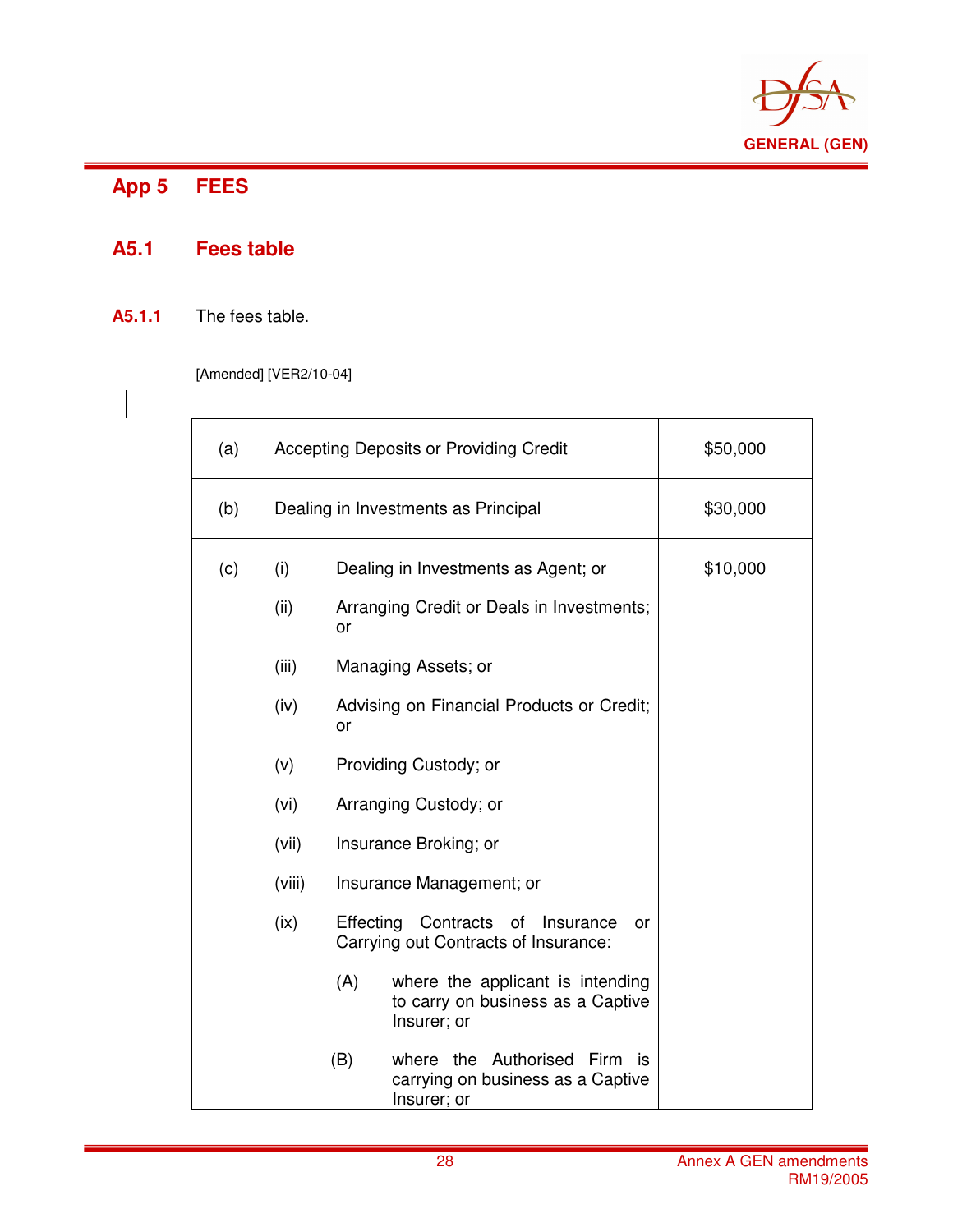

|                               | (x)         | Managing a Profit<br>Sharing<br>Investment Account.                                                                                                                                                                       |                      |
|-------------------------------|-------------|---------------------------------------------------------------------------------------------------------------------------------------------------------------------------------------------------------------------------|----------------------|
| (d)                           | (i)<br>(ii) | Effecting Contracts of Insurance or Carrying out<br>Contracts of Insurance:<br>where the applicant is not also intending to<br>carry on business as a Captive Insurer; or<br>where the Authorised Firm is not carrying on | \$50,000             |
| $\left\langle e\right\rangle$ |             | business as a Captive Insurer.<br><b>Operating an Exchange</b>                                                                                                                                                            | <del>\$250.000</del> |
| #                             |             | <b>Operating a Clearing House</b>                                                                                                                                                                                         | <del>\$150,000</del> |
| $\Theta$                      |             | Operating an Exchange and Operating a Clearing                                                                                                                                                                            |                      |

## **A5.2 Fees in relation to an application for a licence**

- **A5.2.1** An applicant applying for a Licence authorising it to carry on one or more Financial Services specified in the left hand column of the fees table in Rule A5.1.1 must pay:
	- (a) the highest of the corresponding fees in the right hand column of the fees table; plus
	- (b) \$1,000 for each individual for whom Authorised Individual status is sought, subject to a maximum amount of \$50,000 for such individuals.
- **A5.2.2** An applicant applying for a Licence authorising it to carry one or more of the Financial Services of Operating an Exchange and Operating Clearing House must pay to the DFSA:
	- (a) for Operating an Exchange an application fee of  $$125,000$ ;
	- (b) for Operating a Clearing House an application fee of \$125,000; and
	- (c) for Operating an Exchange and Operating a Clearing House an application fee of \$250,000.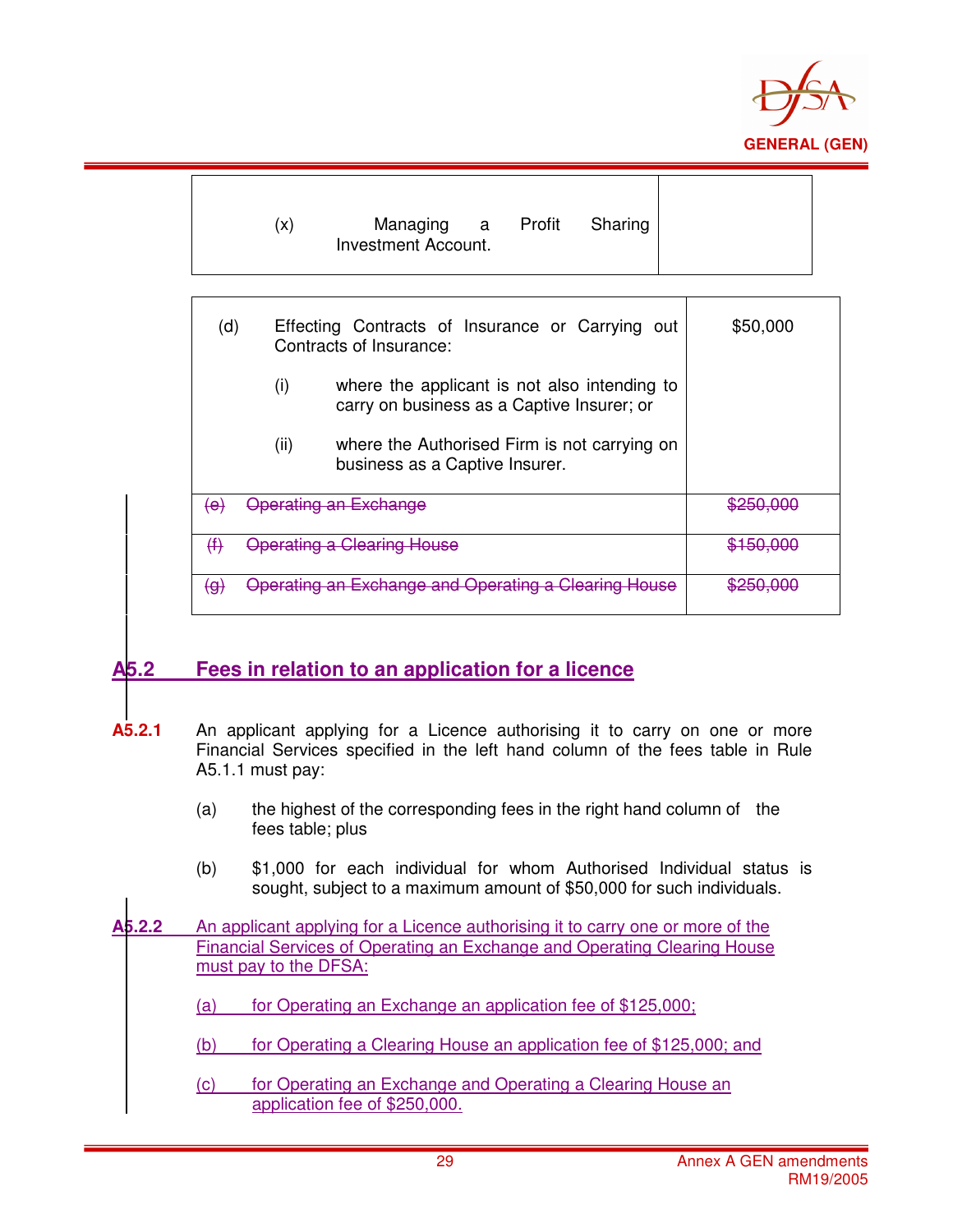

### **A5.2.3** An applicant under Rule 5.2.2(a) or (c) seeking an endorsement to its Licence authorising it to maintain an Official List of Securities must pay to the DFSA an additional application fee of \$100,000.

### **A5.3 Fees in relation to an application to carry on additional Financial Services**

- **A5.3.1** An Authorised Firm applying for authorisation to carry on additional Financial Services must pay a fee equal to the difference between:
	- (a) the basic fee which would be payable under Rule  $A5.2.1(a)$  if it were an applicant for a Licence in the terms currently being sought; and
	- (b) the basic fee which would be payable under Rule  $A5.2.1(a)$  if it were an applicant for a Licence in the terms of that currently held.
- **A5.3.2** An Authorised Market Institution applying for authorisation to carry on an additional Financial Service must pay:
	- (a) a fee of \$125,50,000 for the Financial Service of Operating a Clearing House; or
	- (b) a fee of  $$125,000100,000$  for the Financial Service of Operating an Exchange.

### **A5.4 Annual Fees**

i

#### **Initial annual fee for Authorised Firms and Authorised Market Institutions**

- **A5.4.1** (1) An Authorised Firm or Authorised Market Institution must pay to the DFSA an initial annual fee for the initial period of regulation after the grant of its Licence.
	- (2) The initial annual fee is the fee which was payable at the time of its application for the Licence, multiplied by the number of whole calendar months between the date of the grant of the Licence and the end of the year and divided by 12.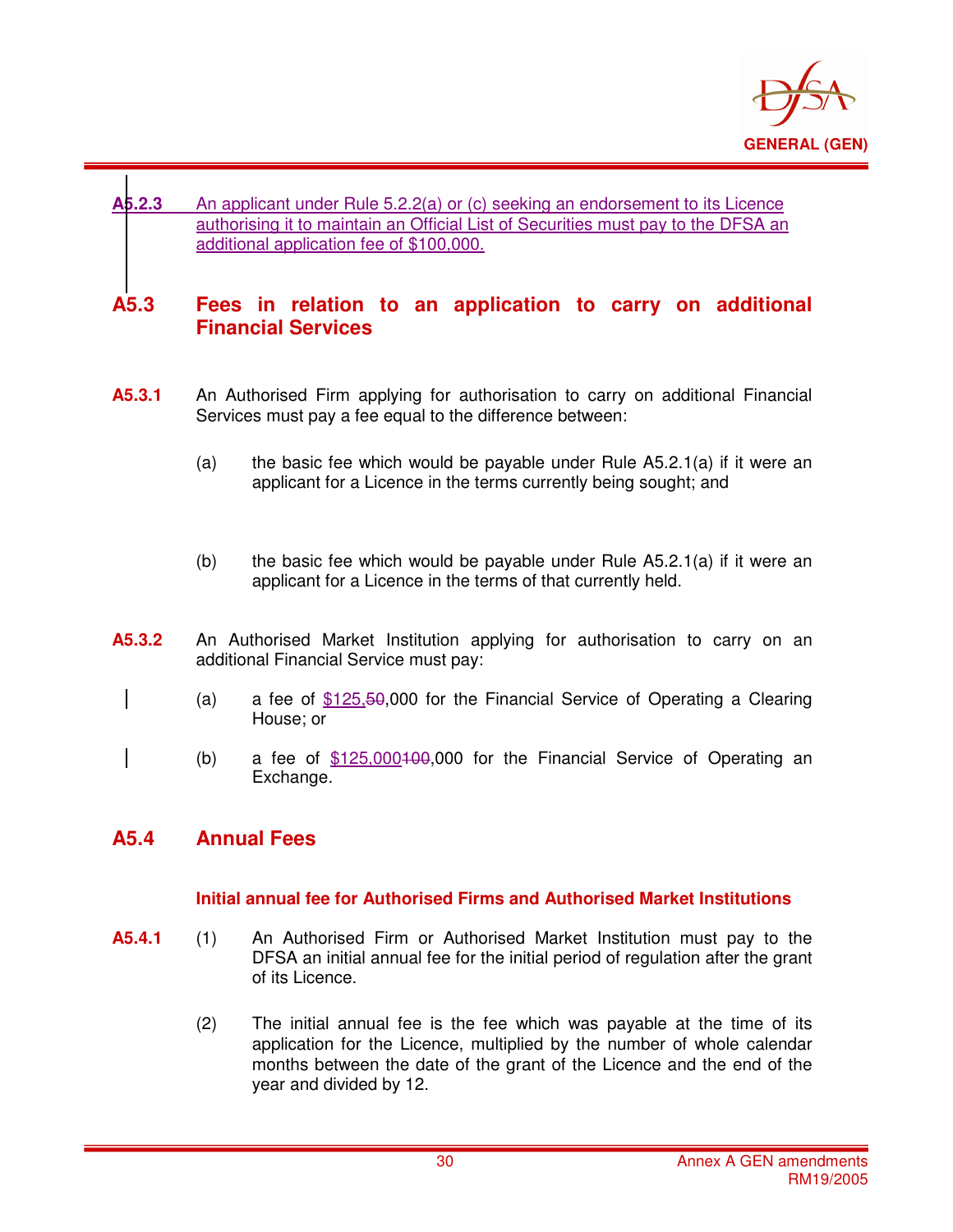

#### **Subsequent annual fees for Authorised Firms**

- **A5.4.2** (1) An Authorised Firm must pay to the DFSA a standard annual fee for any period of regulation after the period described in Rule ,A5.4.1.
	- (2) The standard annual fee is:

i

- (a) the highest of the fees specified in the right hand column of the fees table corresponding to the Financial Services which the Authorised Firm is authorised to carry on under its Licence; plus
- (b) \$1,000 for each Authorised Individual employed by the Authorised Firm at 30 September in the previous year, or on the date of the grant of its Licence, whichever is the later; plus
- (c) \$1,000 for each complete \$1,000,000 of turnover, where turnover has the meaning given in Rule A5.4.3.
- (3) The total standard annual fee payable is subject to a maximum total amount of \$150,000.
- **A5.4.3** (1) For the purposes of this appendix, and subject to (2) and (3) 'turnover' means:
	- (a) in the case of an Authorised Firm to which PIB applies, gross fees and commissions, plus realised gains on the Authorised Firm's Trading Book, if any, plus net interest received, in respect of business carried on in or from the DIFC; or
	- (b) in the case of an Authorised Firm to which PIN applies, Gross Written Premium in respect of business carried on in or from the DIFC;

for the last financial year for which the Authorised Firm has submitted regulatory returns to the DFSA.

- (2) If the last financial year referred to in (1) was not twelve months in duration, the turnover figure shall be increased or decreased on a pro rata basis to produce an equivalent twelve month figure.
- $(3)$  If the Authorised Firm has not yet submitted any their regulatory returns to the DFSA, the turnover figure shall be that forecast in the most recent business plan submitted to the DFSA for the period including 1 January of the year for which the fee is to be charged.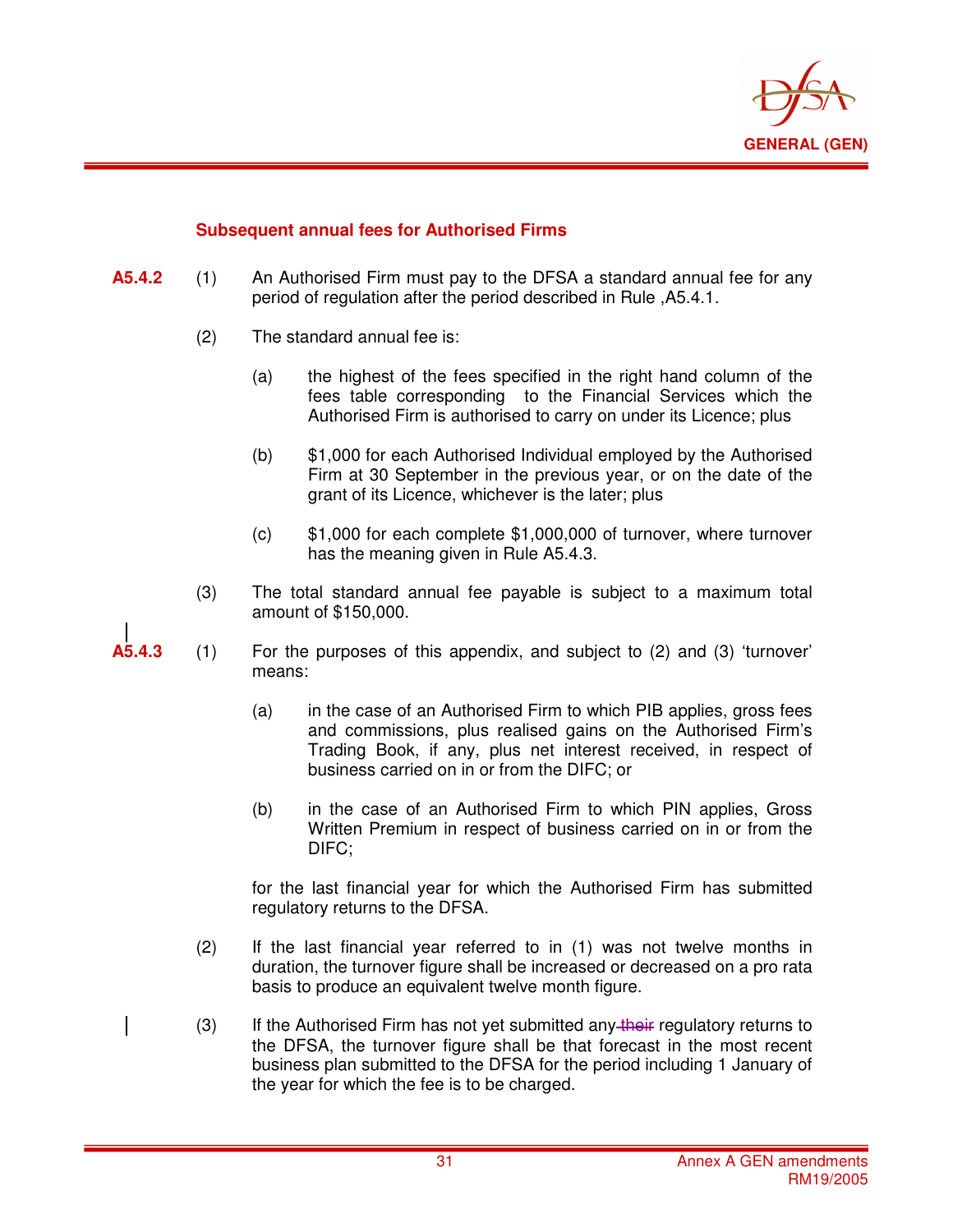

### **Subsequent annual fees for Authorised Market Institutions**

| A5.4.4(1)                                                                               | An Authorised Market Institution carrying on the Financial Service of |  |  |  |
|-----------------------------------------------------------------------------------------|-----------------------------------------------------------------------|--|--|--|
|                                                                                         | Operating an Exchange must pay to the DFSA an annual fee of \$60,000. |  |  |  |
|                                                                                         |                                                                       |  |  |  |
| (2)                                                                                     | An Authorised Market Institution carrying on the Financial Service of |  |  |  |
|                                                                                         | Operating a Clearing House must pay to the DFSA an annual fee of      |  |  |  |
|                                                                                         | \$60,000.                                                             |  |  |  |
|                                                                                         |                                                                       |  |  |  |
| (3)                                                                                     | An Authorised Market Institution carrying on both of the Financial    |  |  |  |
|                                                                                         | Services of Operating an Exchange and Operating a Clearing House      |  |  |  |
|                                                                                         | must pay to the DFSA an annual fee of \$120,000.                      |  |  |  |
|                                                                                         |                                                                       |  |  |  |
| A5.4.5 An Authorised Market Institution maintaining an Official List of Securities must |                                                                       |  |  |  |
|                                                                                         |                                                                       |  |  |  |
| pay to the DFSA an annual fee of \$50,000.                                              |                                                                       |  |  |  |